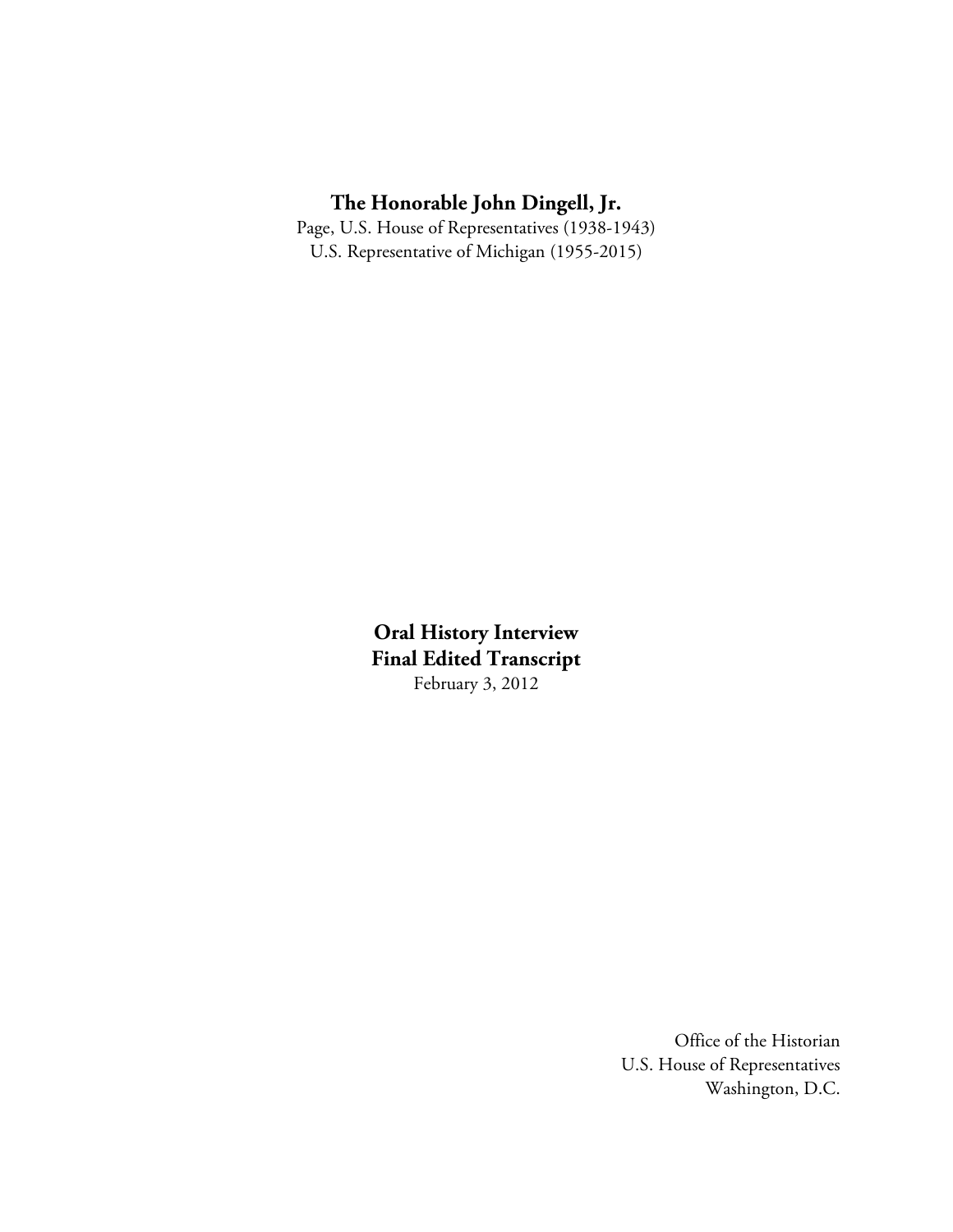"Well, I think the Congress is one of the greatest educational institutions in the world. And a bunch of kids had the chance to participate in that. If they study history, and read—and of course, I was always a tremendous reader—they could learn. And they could add to the learning that they got by reading, by watching, by seeing and listening to debates and reading the papers. So, it made a remarkably educated bunch of Americans. And not only did it do that, but it gave them an understanding and an appreciation of the ideals and why and how the country was created. . . . And it had a life and a meaning to it that you don't see if you're just taking this in a course. And the teachers of government, they do their best to put it into understandable ways, and to describe it as it should be described, about what is going on when this happens. How does a bill move from the hopper, to the committee, to the floor, to the President's desk? But there you'd actually see it work, and you'd get a feeling of what is happening here, something that you don't get out of looking at a book."

> **The Honorable John Dingell, Jr. February 3, 2012**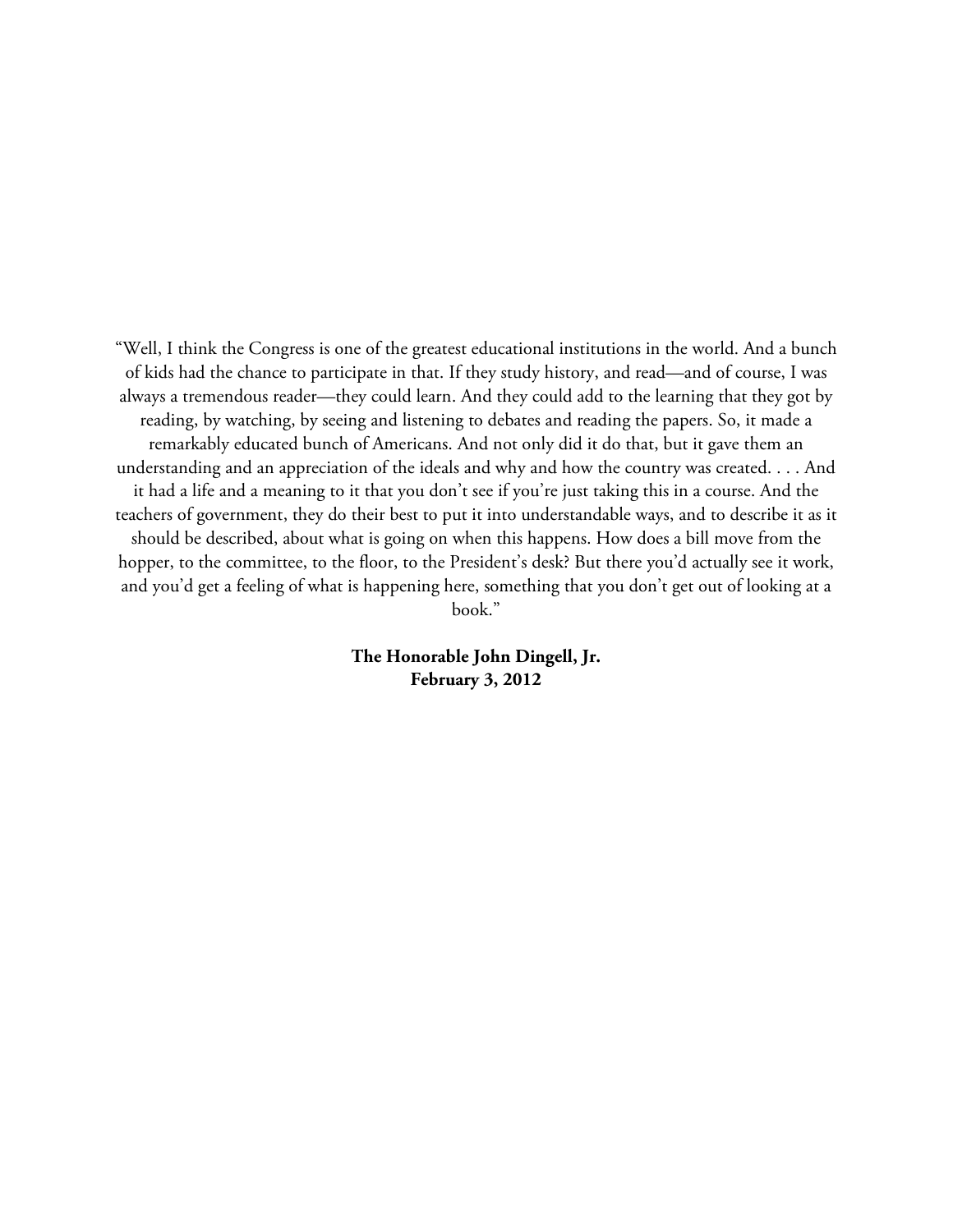# **Table of Contents**

| <b>Interview Abstract</b> | $\mathbf{i}$ |
|---------------------------|--------------|
| Interviewee Biography     | $\mathbf{i}$ |
| <b>Editing Practices</b>  | ii           |
| Citation Information      | ii           |
| Interviewer Biography     | iii          |
| Interview                 | 1            |
| Notes                     | 29           |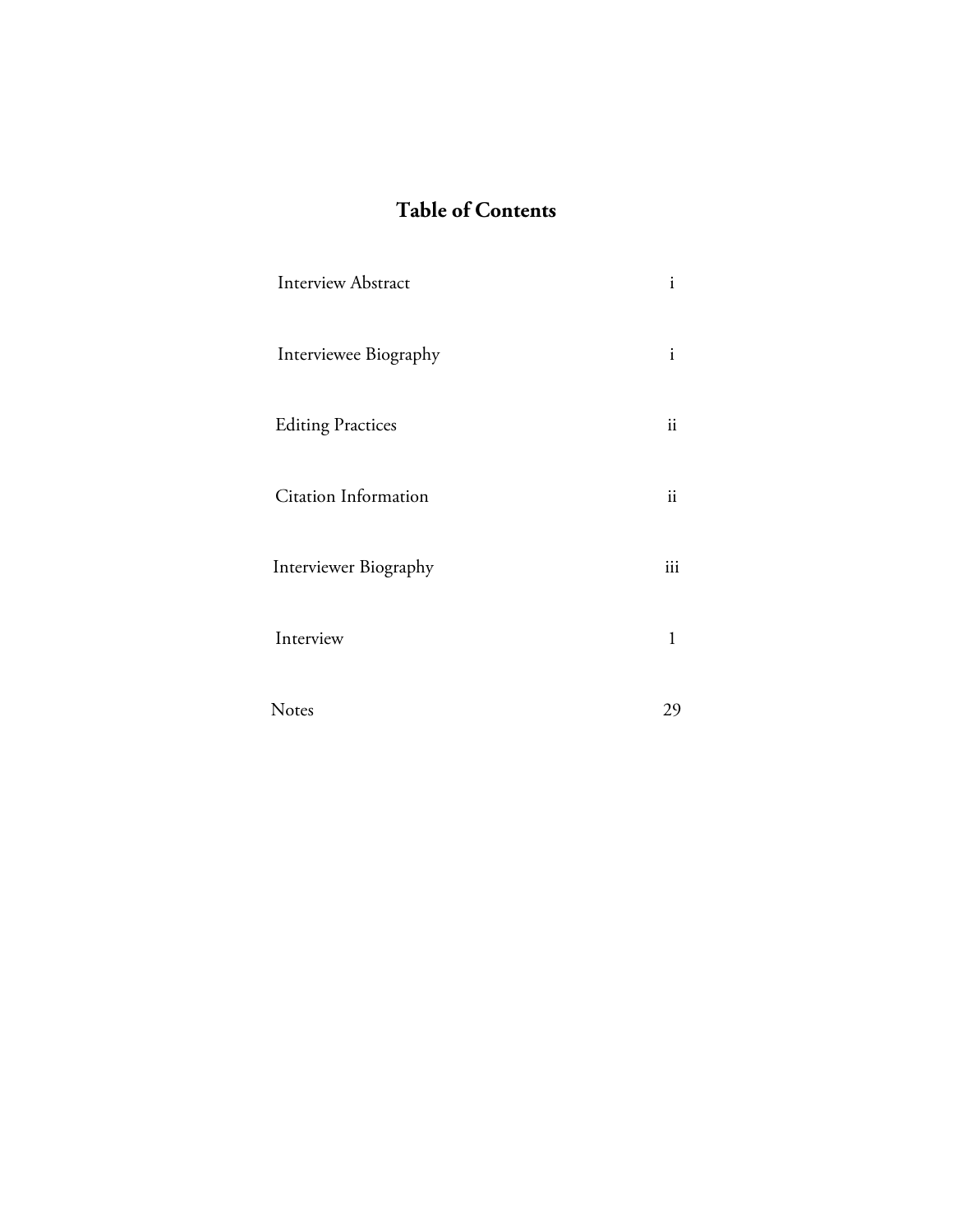#### **Abstract**

This interview with Representative Dingell, recorded on February 3, 2012, focuses on his recollections as a House Page. In addition to assessing the value of Page program to the institution, he recalls his appointment as a Page, various duties on the House Floor, and education at the Capitol Page School. Dingell shares his memories of witnessing President Franklin Roosevelt's request for a declaration of war against Japan on December 8, 1941, Montana Congresswoman Jeannette Rankin's vote against war, and his own role in allowing a radio reporter to broadcast from the House Gallery (in contravention of House rules) part of the debate after Roosevelt's address. Dingell also recalls prominent Members of the period including: Sam Rayburn of Texas, John McCormack and George Holden Tinkham of Massachusetts, and Louis Rabaut of Michigan. Also included are his reflections on the culture of the House in the World War II era, based on his unique perspective as the child of a Member of Congress and as part of the community of congressional families that lived in Washington, D.C.

### **Biography**

John David Dingell, Jr., was born on July 8, 1926, in Colorado Springs, Colorado, to John and Grace Bigler Dingell. John, Sr., a newspaperman, also engaged in natural-gas pipeline construction, beef and pork wholesaling, and organizing the Colorado Springs Labor College. In 1932, Dingell, Sr., a stalwart supporter of President Franklin Roosevelt's New Deal policies, won election to the U.S. House of Representatives in a district including the city of Detroit.

John, Jr., served as a House Page and attended the Capitol Page School from 1938 to 1943. In 1944, he enlisted in the U.S. Army, where he served until receiving an honorable discharge in 1946 after World War II. In 1949, he earned a B.S. degree from Georgetown University in Washington, D.C.; three years later, he received his J.D. from Georgetown. Dingell briefly worked as a research assistant to U.S. Circuit Court Judge Theodore Levin (uncle of future Michigan Senator Carl Levin and Representative Sander Levin). In 1954, he became the assistant prosecuting attorney of Wayne County, Michigan.

When John Dingell, Sr., passed away in 1955, John, Jr., won the special election to succeed his father in the House on December 13, 1955. Though decennial reapportionment reshaped the borders of his district over time, Dingell was re-elected to office for an historic 29 additional terms. During his House career, Dingell rose to the powerful chairmanship of the Energy and Commerce Committee (97th–103rd Congresses and 110th Congress; 1981–1995 and 2007–2009). As such, he played a highly influential role in legislation ranging from the automobile industry and energy policy, to the environment and health care. When Dingell retired at the end of the 113th Congress (2013–2015), he held the record as the longest serving Member in congressional history—with a total of 21,572 days in office—approximately 58.9 years (surpassing Jamie Whitten of Mississippi's mark for House service in February 2009 and Robert Byrd of West Virginia's record for total combined service in the House and Senate in June 2013).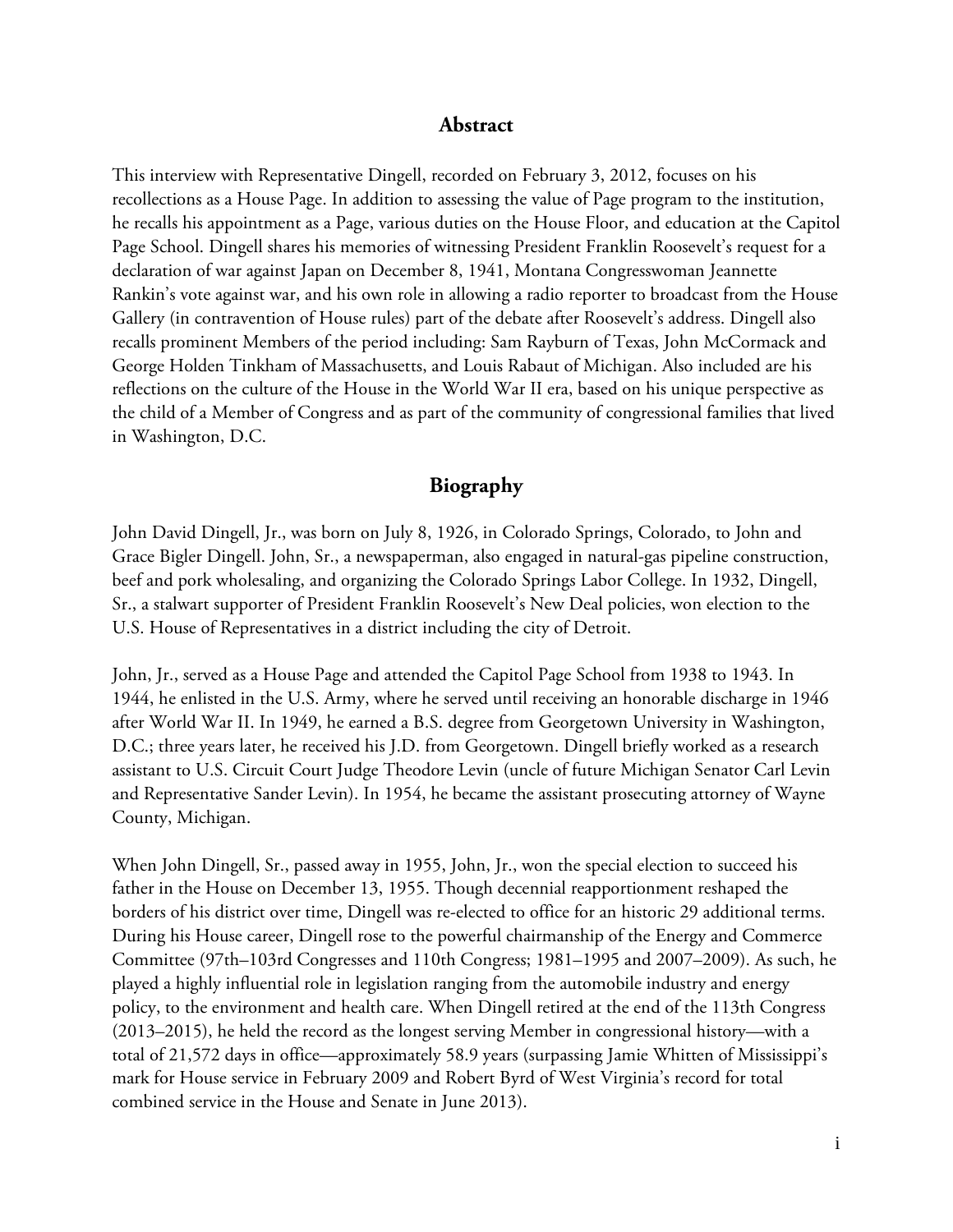## **Editing Practices**

In preparing interview transcripts for publication, the editors sought to balance several priorities:

- As a primary rule, the editors aimed for fidelity to the spoken word and the conversational style in accord with generally accepted oral history practices.
- The editors made minor editorial changes to the transcripts in instances where they believed such changes would make interviews more accessible to readers. For instance, excessive false starts and filler words were removed when they did not materially affect the meaning of the ideas expressed by the interviewee.
- In accord with standard oral history practices, interviewees were allowed to review their transcripts, although they were encouraged to avoid making substantial editorial revisions and deletions that would change the conversational style of the transcripts or the ideas expressed therein.
- The editors welcomed additional notes, comments, or written observations that the interviewees wished to insert into the record and noted any substantial changes or redactions to the transcript.
- Copy-editing of the transcripts was based on the standards set forth in *The Chicago Manual of Style*.

The first reference to a Member of Congress (House or Senate) is <u>underlined</u> in the oral history transcript. For more information about individuals who served in the House or Senate, please refer to the online *Biographical Directory of the United States Congress*, [http://bioguide.congress.gov](http://bioguide.congress.gov/) and the "People Search" section of the History, Art & Archives website, [http://history.house.gov.](http://history.house.gov/)

For more information about the U.S. House of Representatives oral history program contact the Office of House Historian at (202) 226-1300, or via email at [history@mail.house.gov](mailto:history@mail.house.gov)

### **Citation Information**

When citing this oral history interview, please use the format below:

"The Honorable John Dingell, Jr., Oral History Interview," Office of the Historian, U.S. House of Representatives, February 3, 2012.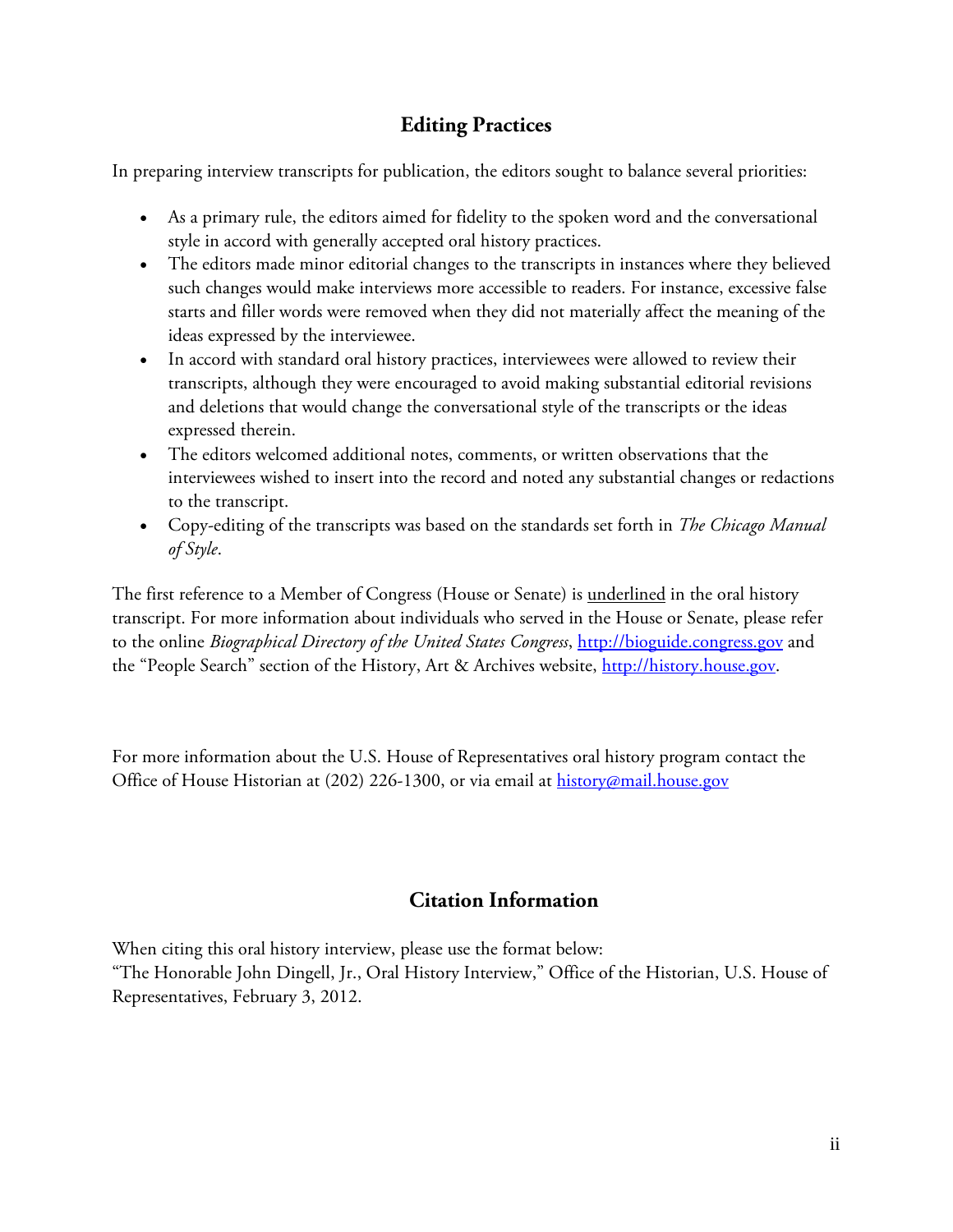#### **Interviewer Biography**

Matt Wasniewski is the Historian of the U.S. House of Representatives, a position he has held since 2010. He has worked in the House as a historical editor and manager since 2002. Matt served as the editor-in-chief of *Women in Congress, 1917–2006* (Washington, D.C.: Government Printing Office, 2006), *Black Americans in Congress, 1870–2007* (GPO, 2008), and the *Hispanic Americans in Congress, 1822–2012* (GPO, forthcoming 2013). He helped to create the House's first oral history program, focusing on collecting the institutional memory of current and former Members, longtime staff, and support personnel. He earned his Ph.D. in U.S. history from the University of Maryland, College Park, in 2004. His prior work experience includes several years as the associate historian and communications director at the U.S. Capitol Historical Society, and, in the early 1990s, as the sports editor for a northern Virginia newspaper.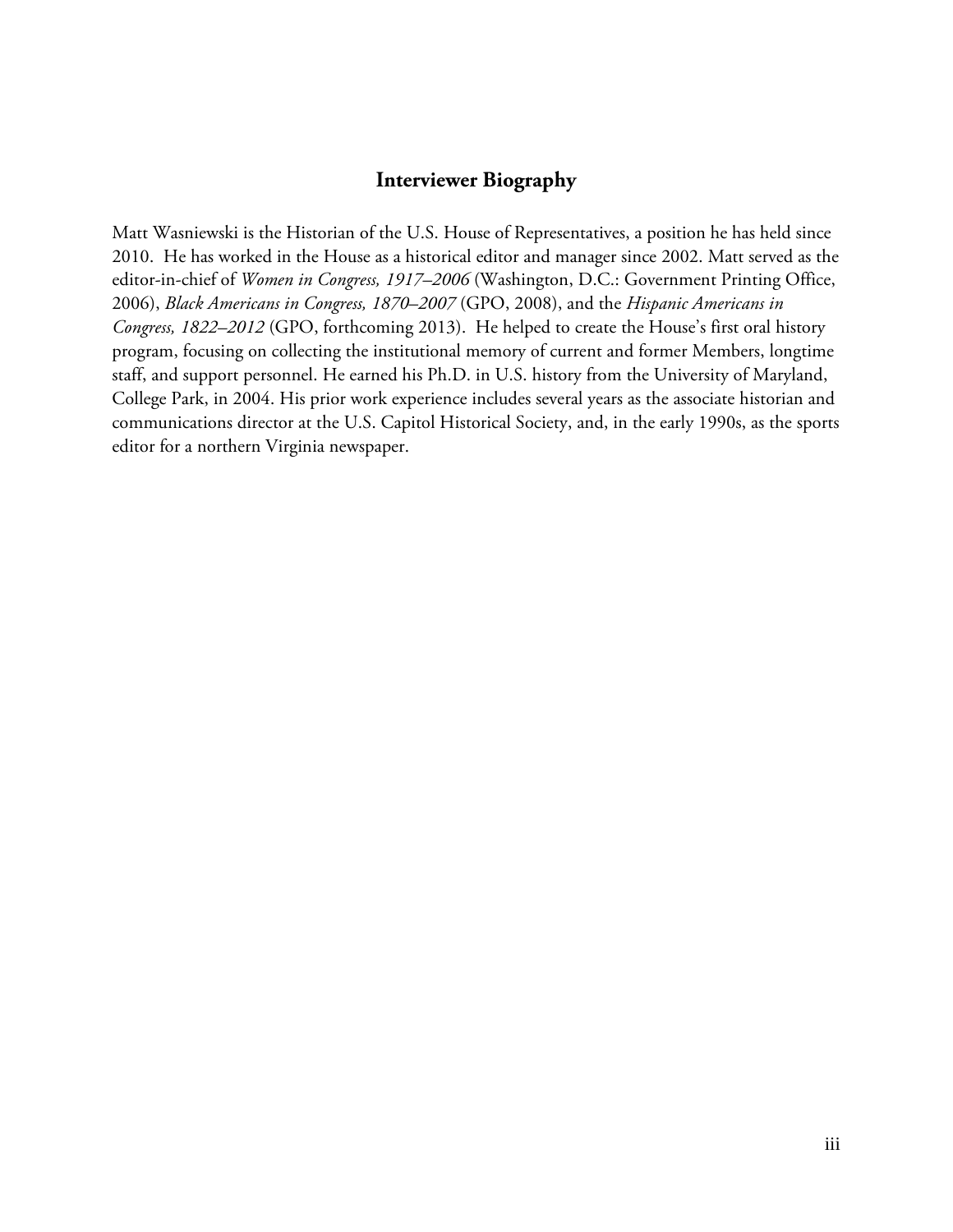# **— THE HONORABLE JOHN DINGELL, JR., OF MICHIGAN — INTERVIEW**

- **WASNIEWSKI:** I'm Matt Wasniewski with the House History Office, and today's date is February 3, 2012. And we have Mr. [John \[David\] Dingell, \[Jr.\],](http://bioguide.congress.gov/scripts/biodisplay.pl?index=D000355) Representative John Dingell from Michigan, who's here to talk about his memories of his time as a House Page in the late 1930s and into the 1940s. Thank you for being here.
- **DINGELL:** Thank you.
- **WASNIEWSKI:** I want to start off with a question about how you were inspired to become a Page. You, of course, had a connection to the House before you became a Page.<sup>[1](#page-34-0)</sup>
- **DINGELL:** Well, Pages were a wonderful opportunity, a wonderful institution. A great place for a young man to learn about his government and the way it worked. And I think that, plus the things I read about when I was in school, or the things that I heard, I just said, "This would be a wonderful experience, a chance to grow, a chance to learn about my country, a chance to learn about what the Congress did, what were our rights and privileges as an American." It turned out to be all that I hoped for and a great deal more.
- **WASNIEWSKI:** Your father [\[John David Dingell\]](http://bioguide.congress.gov/scripts/biodisplay.pl?index=D000354) was elected to Congress in 1932. Did you spend a lot of time in the Capitol prior to becoming a Page? Do you have memories of that? Being in the galleries, or being in his office?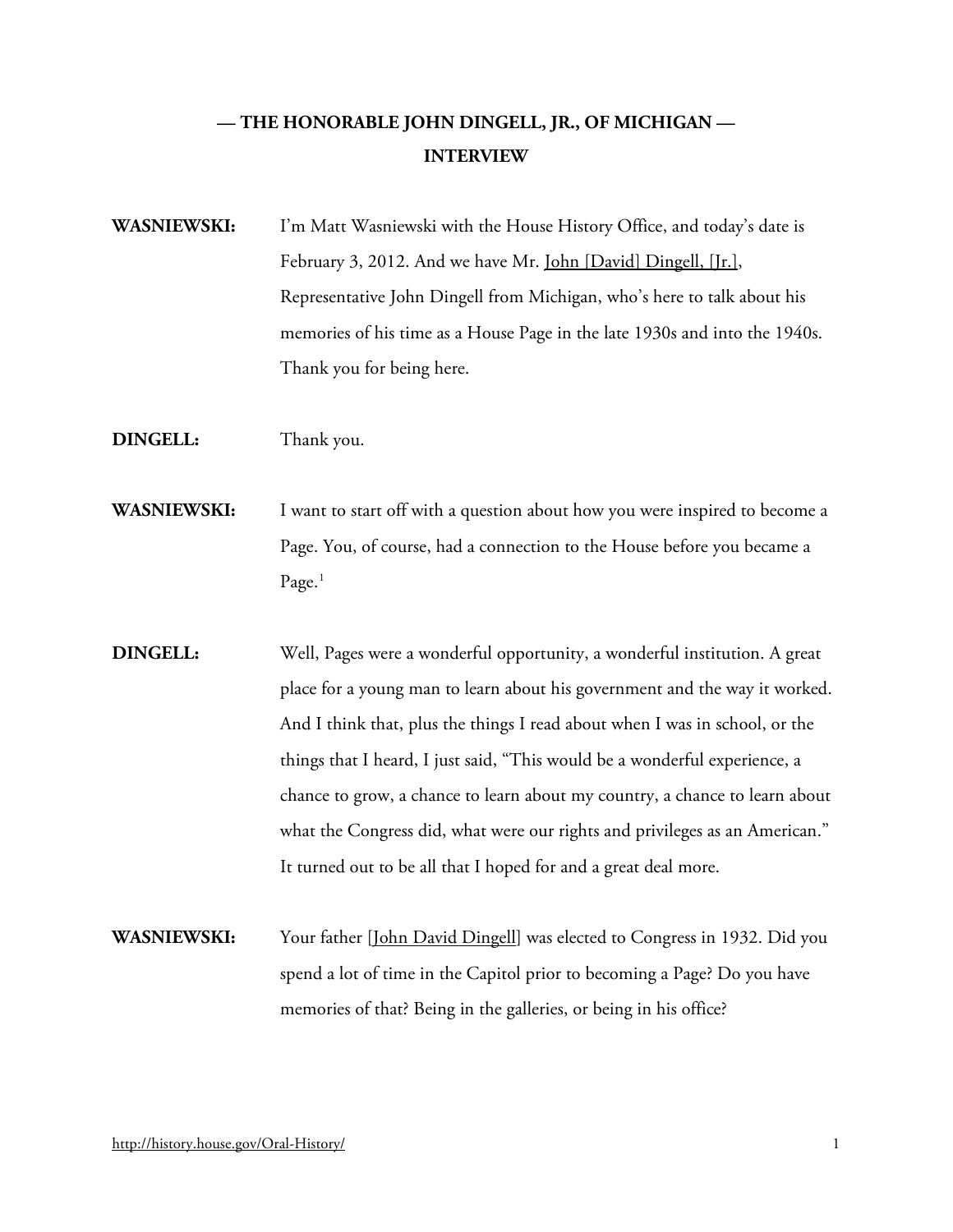**DINGELL:** Well, I used to help in the office. I handled—for Dad—I'd address envelopes and do all kinds of things like that. Run errands around the Hill and sort of try and help him along because he had a tough job, and a very small staff.

**WASNIEWSKI:** How were you appointed as a Page? Did your father appoint you?

**DINGELL:** Yes.

**WASNIEWSKI:** Do you recall your first day as a Page? Your first week?

**DING-ELL:** Well, yes, the first day was a period where, first of all, you signed in, you got taken around to sort of learn what you were supposed to do, to learn the grounds of the Capitol, and the responsibilities you had. And it was—the Capitol facility—was rather smaller then. They had two office buildings, as opposed to three. [2](#page-34-1) And the Library of Congress had one big building [Thomas Jefferson Building], and not more. It was a very interesting experience in time. There were kids from all over the country who were working there.

> I was assigned, for reasons that I can't explain to you, to the Republican side. And the chief Page over there was a wonderful gentleman by the name of John McCabe, from Indiana. He was a very small man. He was probably about four-foot-five, or something like that. And he was almost as big around as he was high. But everybody loved him. They called him "Johnny." But we all called him—the Pages all called him "chief." He had a farm out in Virginia, where he used to let us come out. And he'd let us work for half a day on the farm, and by that we earned the right to hunt squirrels, and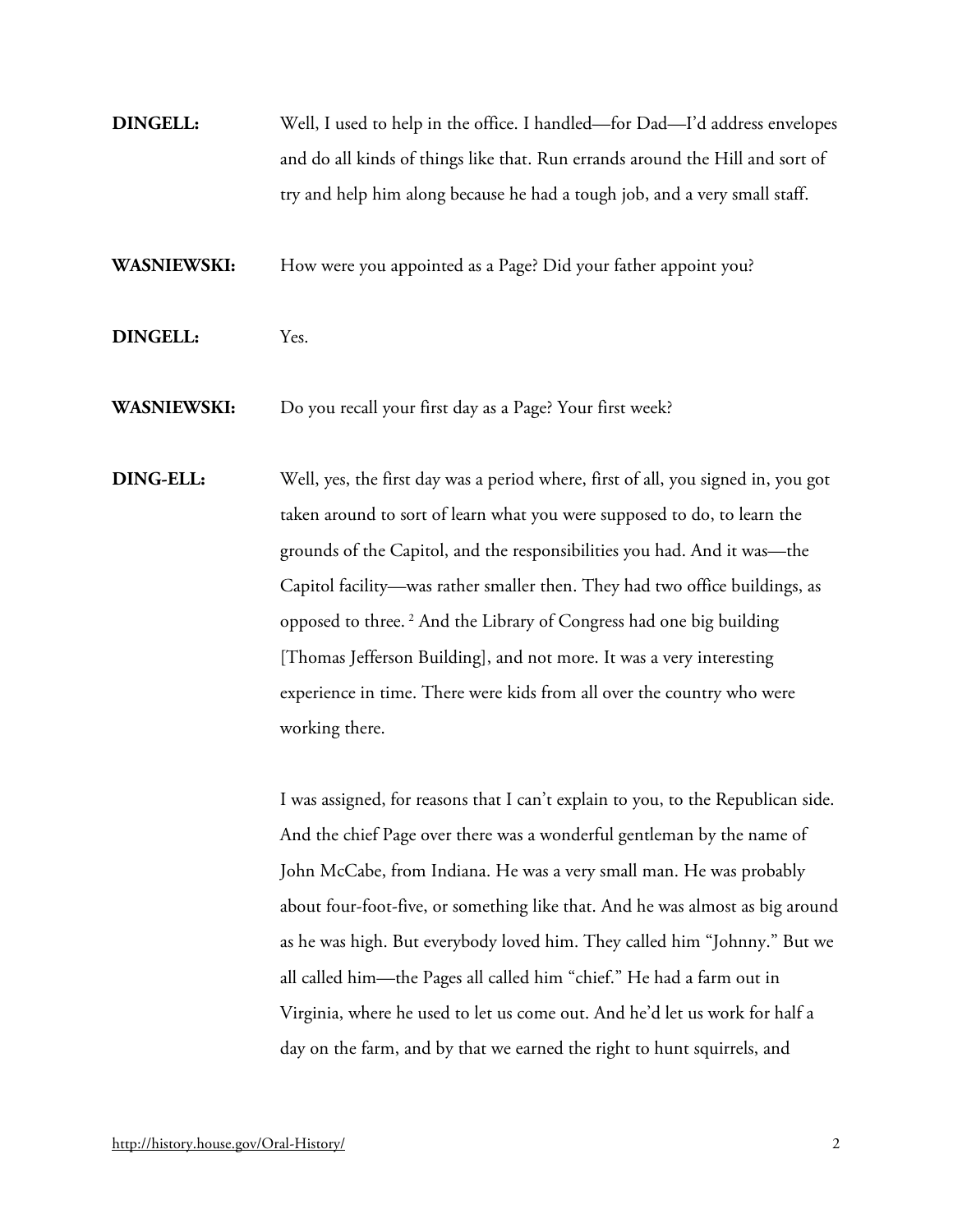crows, and turkeys. And it was a wonderful, wonderful experience, that in addition to all else.

You ran errands, and carried messages, and got bills for Members. There was a great sense of humor up on the Hill. They would send us off for bill stretchers, or check stretchers. And nobody realized, at least among the new Pages, that that was a game that was very much like going snipe hunting. And they would—with which, you'd go one place, and they'd say, "Well, we don't have them today, but if you'll go on down there and . . ." So some days, you'd spend about a half a day running around before you finally realized, "I've been had."

But we had different responsibilities. I—because of the fact that I've had a great interest in it, and served for a fairly long time—had responsibilities of doing more than just running errands or answering bells when Members pushed the button to call for a Page to go do an errand for them. I would have responsibilities like showing people around the Capitol and telling them the history, or having responsibilities over somebody who was doing something inside the House like a broadcaster or something. It was my job to see to it that he complied with the rules of the House and obeyed the standards of decorum and things of that kind. But it was a wonderful experience.

You got your education. We'd report to Page School in the morning at seven. And we'd work until 9:00 [a.m.] and then we'd go up to the floor. Then we'd come back for an hour after the Congress adjourned and finish off our classes and homework and school there. And then, of course, you'd run errands. We used to make—this was before we had trolleys over here—we'd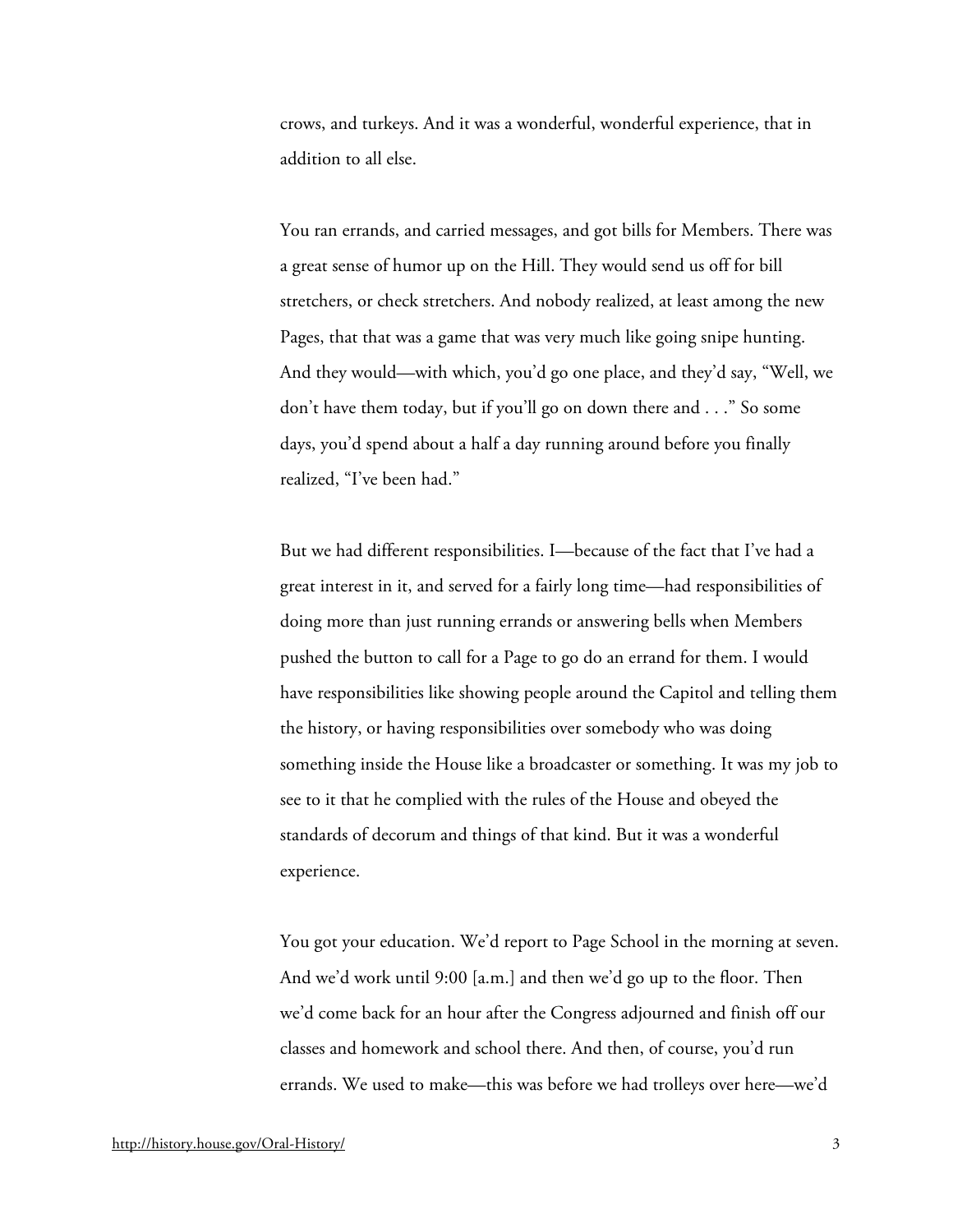sometimes make 14 or 15 what we used to call "H.O.B.s"—trips to the House office buildings to deliver bills or carry messages or copies of the [*Congressional*] *Record* or whatever it was. We'd file copies of the *Record* under the seats of the Members so that they could read the *Record*s when they were on the floor, and see what had happened the day before if they were reminded. We also had the duty of doing what we called "stripping the *Record*"—taking them out and taking them down to be stored in a place that was called "the hole."[3](#page-34-2)

We worked at night sessions, of which they had a fair number in those days. And we would serve as tour guides for the Members who, if they had a guest, they wanted to see what was going on. There were Pages in the House, or Pages in the Senate, and there were a few Pages in the Supreme Court and there was great rivalries amongst them. We had baseball teams, and it was *de rigueur* that you, if you were a House Page, you played baseball or football with the Senate, you won, or you had trouble with your colleagues. I served with a great bunch of them. We hunted together, and fished with chief McCabe out at his place, which is where Dulles Airport is now. We also had the privilege of learning the history and seeing what all went into the building of the Capitol, and the history of the buildings.

We saw some rather great things. The President [Franklin D. Roosevelt] declared war the day after the Japanese bombed Pearl Harbor [December 8, 1941]. We saw Winston Churchill on the 26th of December, 1941, when he came to address the Congress. We saw the President give State of the Union messages, and, not infrequently, to address the Capitol or the House on other matters. It was a very enriching experience. Something that the kids today do, and friendships were created which lasted for years.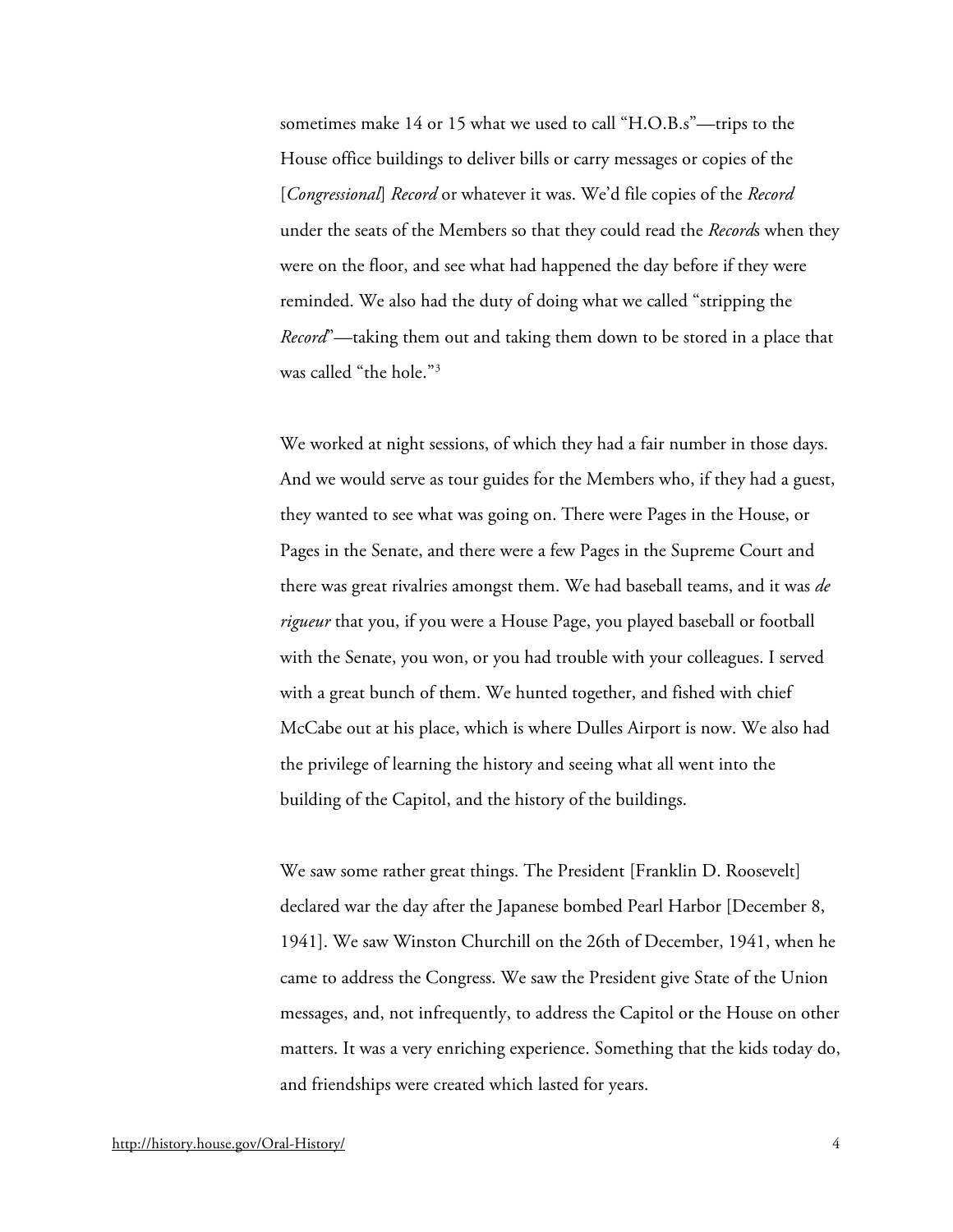I've pretty well lost touch with the guys I served with as a Page, because a lot of them were killed in the war. So they were not here when the war was over to go back to school, and college, and things of that kind, the way those of us who came back from service after the war did. Some of them came back and ran for Congress. I saw two, or three, or four of them who had done that, and you'd see others who were serving in other capacities, practicing law, or in business, or doing something like that. Very few of the Pages went bad. They were remarkably good, a well-behaved bunch of kids, and they were all proud. A lot of them went into the military without being drafted. I waited and got drafted two months after I turned 18. But as I said, a lot of my colleagues got killed in the war. And that was a rather sad experience, because there were some pretty good friends of mine there.

- **WASNIEWSKI:** I'm going to come to the war in just a few minutes, but I want to back up just a second, and ask you, were you a bench Page to begin with, or a documentarian Page?
- **DINGELL:** I did everything. I was a documentarian [Page] for a while. I handled the doors. They had Pages on the doors. I had the responsibility of, as I say, taking people on tours of the Capitol, if a Member had that. I had the responsibility of running errands from the bench when I started. That was usually where you started. Sometimes I worked in the cloakroom, which was where you handled the telephones. That was a pretty responsible undertaking. I did just about everything that the Pages did. It was a wonderful opportunity to learn what happens in the Congress, and about the Members, and watch the Members, and see how the smart ones conducted themselves. I remember a lot of the Pages would stand at the railing to watch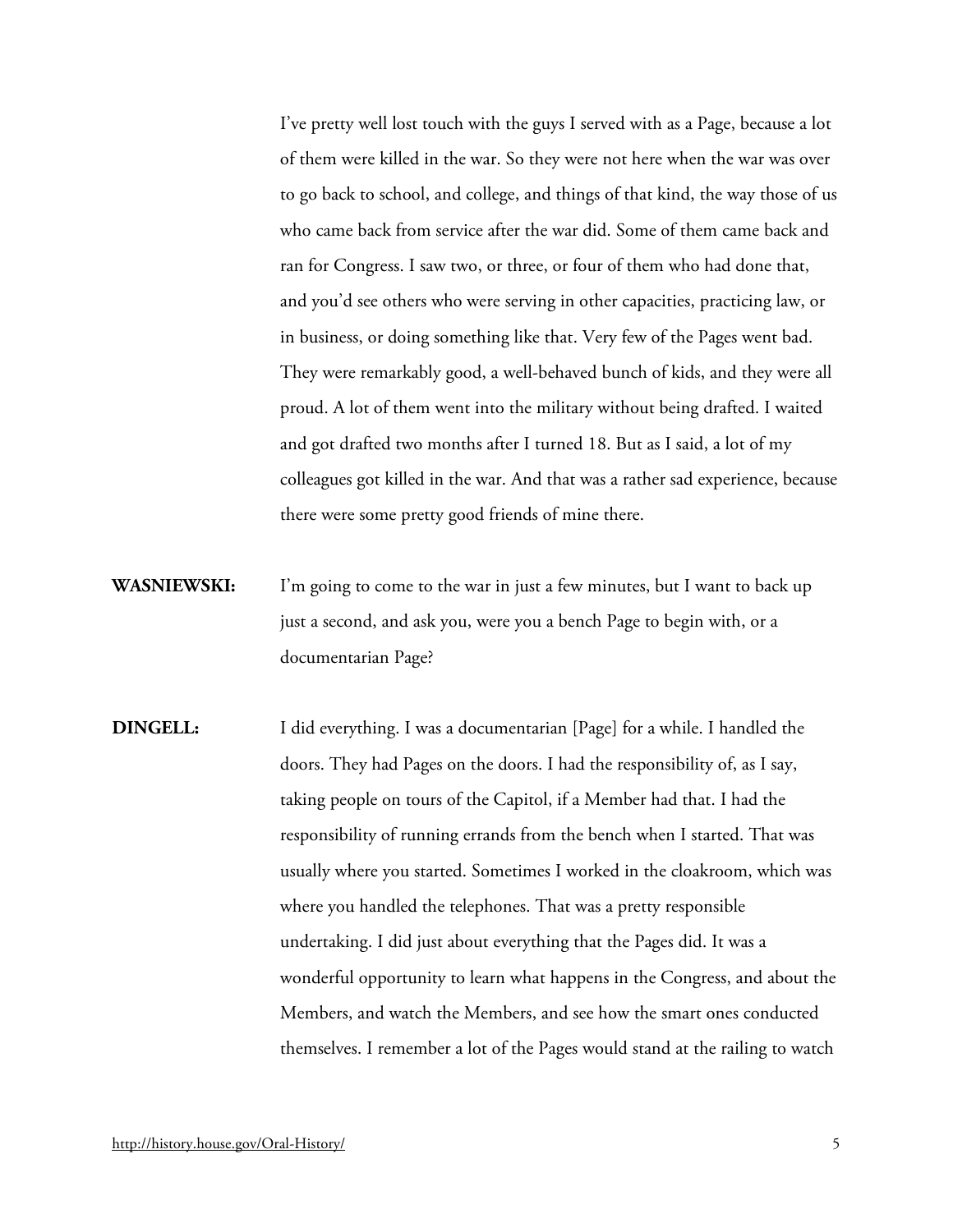to see what was going on in the debates, and try to understand what all happened.

- **WASNIEWSKI:** Was there anyone you watched in particular? Any Members who you particularly admired for their debating skills?
- **DINGELL:** Well, I always, always kept an eye on my dad, who was one of my great heroes. The only President I served with was President [Franklin D.] Roosevelt. He died while I was in the military, early in April of 1945. And then I started to serve with [\[Harry S.\] Truman—](http://bioguide.congress.gov/scripts/biodisplay.pl?index=T000387)although he was another of my great heroes. People like [\[Samuel Taliaferro\] Rayburn,](http://bioguide.congress.gov/scripts/biodisplay.pl?index=R000082) or [John \[William\]](http://bioguide.congress.gov/scripts/biodisplay.pl?index=M000364)  [McCormack,](http://bioguide.congress.gov/scripts/biodisplay.pl?index=M000364) may God rest his soul, were great heroes of mine. And there was an old fellow by the name of [George Holden Tinkham,](http://bioguide.congress.gov/scripts/biodisplay.pl?index=T000283) of the Tinkham Watch Company. He had an office full of African trophies. All the Pages loved to go over to his office, so that they could look and see these stuffed trophies that he had. There was a lot—and he was a great hero. Congress would adjourn, and all of the sudden he was gone. He was over in Africa hunting and he would come back as soon as they were getting ready to convene.

Before I came here, it was the time that they ended what they called "lame duck sessions," when the Members would come in after the elections, and some of them were not any longer Members, although they held office until the point where their successors were sworn in. They finally stopped that, because that was quite an abuse. There were all manner of responsibilities that were conducted by Members who were no longer Members, engaged in, quite honestly, some rather curious processes. And, so, we would come in at first, you would come in about the 20th of March—then you'd adjourn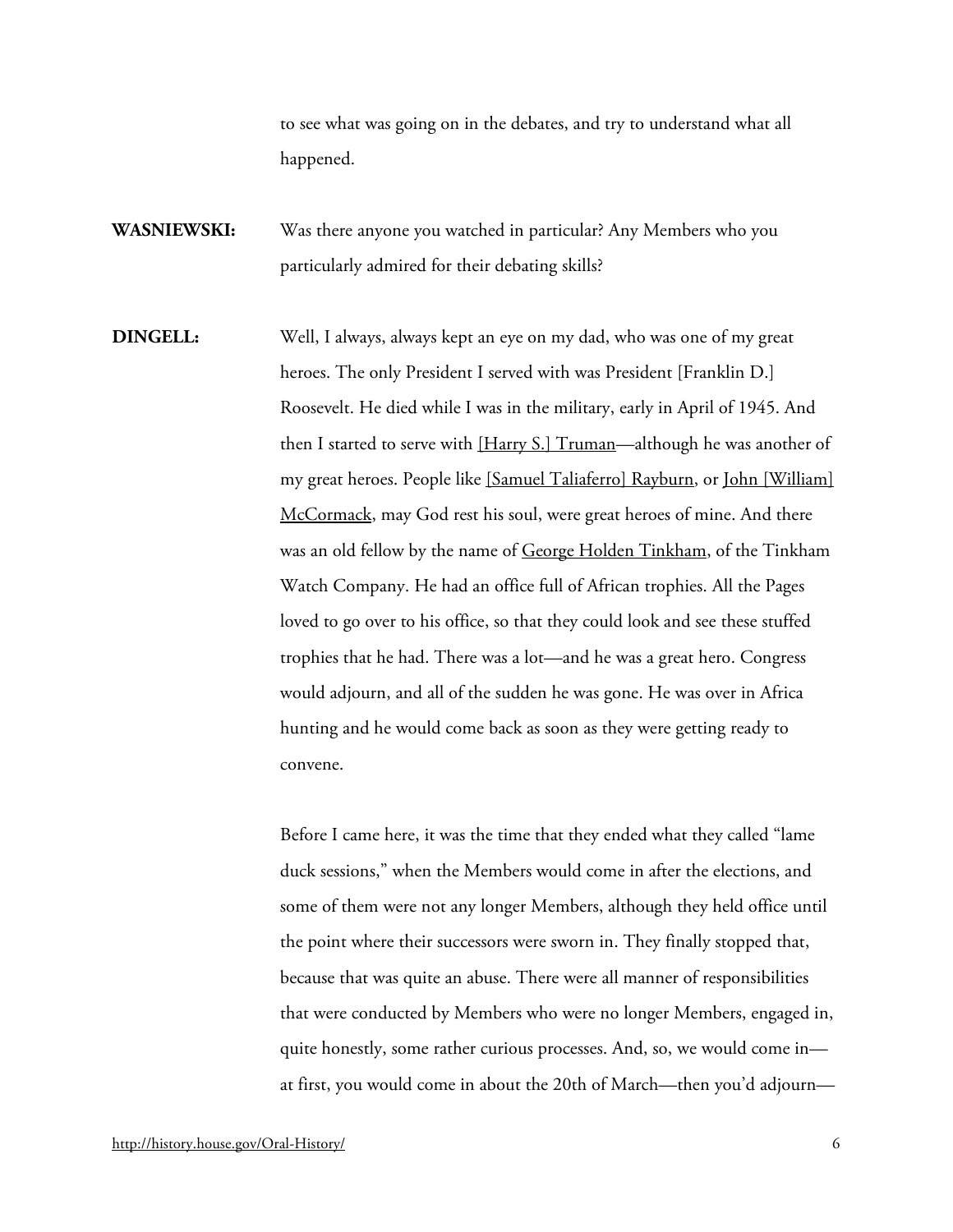the Congress would adjourn the first of June, because there was no air conditioning. Then the Congress got to the point where they were taking longer, and longer, and longer, because we had a combination of the Depression and deficit, and the country was getting ready for war. And, of course, Roosevelt had all the New Deal legislation that he had to move through, to try and get the country over the terrible, terrible Depression, which is worse than anything I've ever seen around this town, until we saw the 2008 recession. That was pretty close to being as bad as the '29 Depression. Everybody would get out then and go home. And then, if there was more business to be done, either the President or the Speaker would call a special session, which took place—started the first of October, and usually go until sometime around the first of December, or maybe a little later.

- **WASNIEWSKI:** You had mentioned some of the traditions that Pages had—sporting events, annual dinners, adjournment dinners. We've talked to a couple of Pages from the '40s and '50s, who mentioned to us that quite often there would be impromptu singing performances, or music in the well when the House was either in recess late at night, or at the end of a session, waiting for the Senate to come back.
- **DINGELL:** It was usually waiting for the Senate. And the House continuously waited for the Senate. The Senate was never, never ready to go. And so, there was a wonderful old gentleman by the name of <u>Louie [Louis Charles] Rabaut</u> from Michigan. He was a Belgian, a great friend of my dad's. He was elected two years after Dad. And he would go down into the well, and every delegation would come down and sing. He loved singing. His one son and about eight daughters, with the exception of one daughter, all became priests or nuns in the Catholic Church. And we would, every once in a while, go over to dinner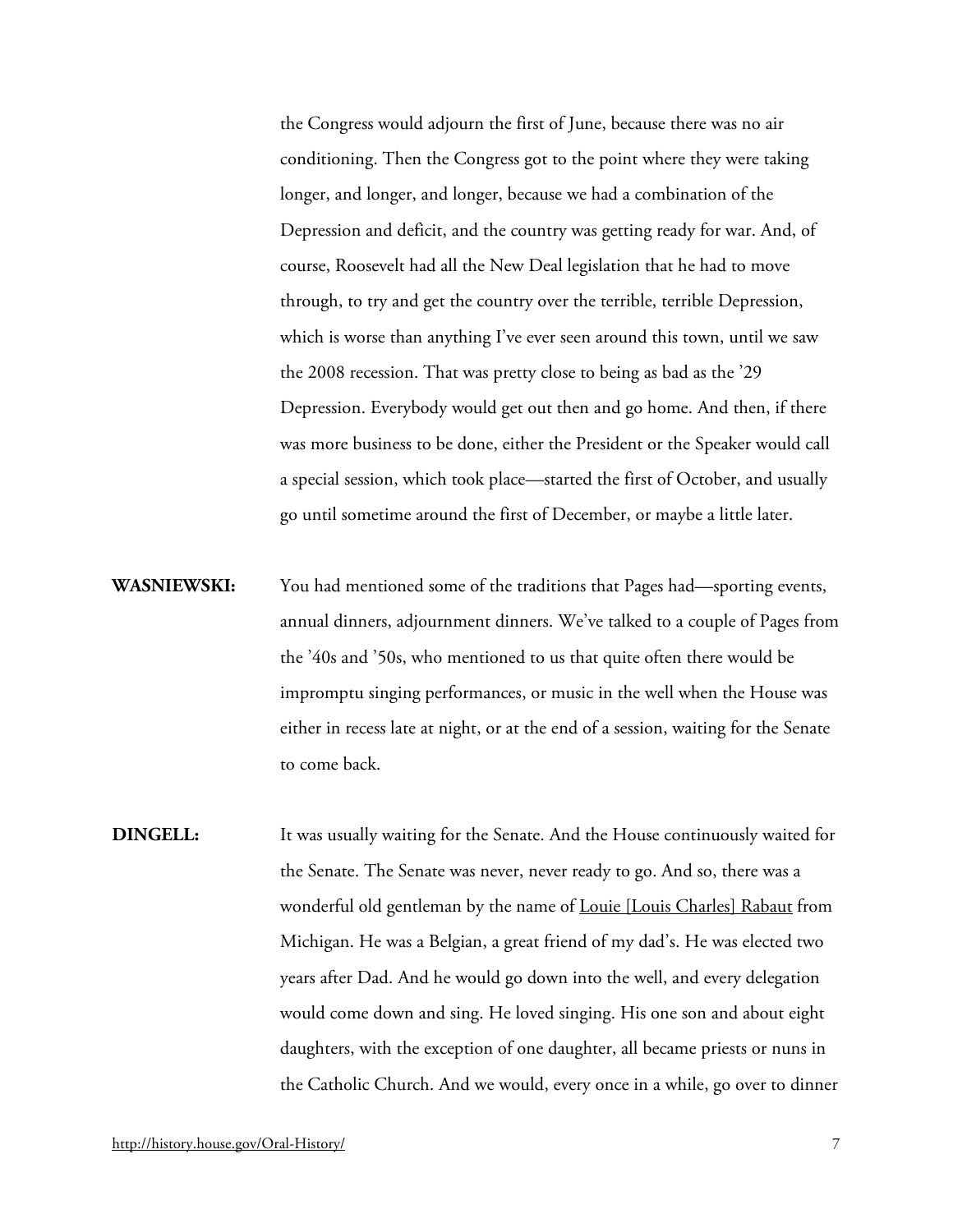over to the Rabauts, and my mother would always say, "Now, Jack, no singing at the table!" And so the first thing that happened is, Louie Rabaut would get up and say, "Well, we're all going to have a song." So he'd start singing. Louie was a very close friend. When I was elected to Congress, he was part of a very close-knit delegation. He was the Dean of the delegation.<sup>[4](#page-34-3)</sup>

We had a wonderful colleague of ours by the name of  $Tad$  [Thaddeus]</u> [Michael\] Machrowicz,](http://bioguide.congress.gov/scripts/biodisplay.pl?index=M000014) who represented the first district [of Michigan]. Tad had a big dinner in his honor, over there in Hamtramck, which was the center of his district. He was Polish. Hamtramck was about a 95 percent Polish community, and about a 98 percent Democratic community. So they had this big celebration of him being appointed the first Polish federal judge in the area. And Louie got up to speak, and he looked awful. He was, sort of had kind of a chicken-fat yellow look to his face. He got up to speak, and he was having trouble speaking, so I ran over and said, "Louie, sit down, you're sick." And at that point, he just collapsed. So we got him down on the floor. And he died there in my arms.

But the delegations were very close in those days, much more so than we are now. And the Congress was much closer to one another. The Page bench was rather smaller, it had a lot . . . And when they terminated the Pages—they had an awful lot of Pages—we had much smaller benches.<sup>[5](#page-34-4)</sup> They were very proud that they were—you could—Page School had kids from, oh, the seventh or eighth grade up through graduating from high school. And we put out a yearbook, and somewhere or other I've still got my yearbooks from those days.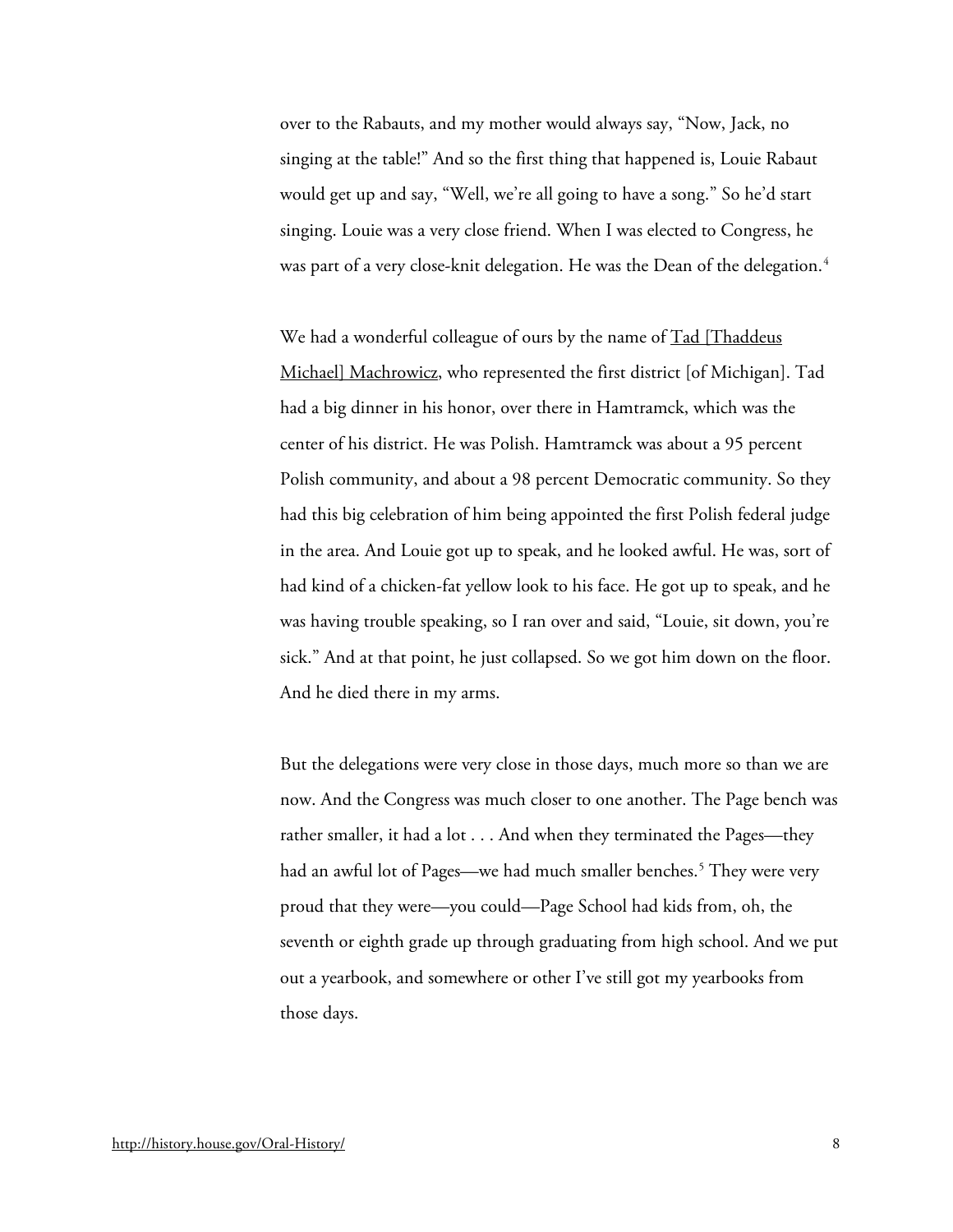- **WASNIEWSKI:** What was the interaction like between Republican Pages and Democratic Pages? Was there competition there? Friendly competition?
- **DINGELL:** Well, the Republicans didn't let us have many Democratic Pages when they ran the House. And, of course, we did the same thing. I don't think we really understood—at least the little ones—really understood the difference between the two parties. But by the time that we had been there a couple of years, they pretty well understood the issues. We saw things like Social Security, there was a great battle over anti-lynching legislation, which tends to show how far we've come. We finally had to get rid of that, but much later than this, which occurred in about 1936 or 1937. Pages generally got along, and became very good friends. And they pretty much ran their own affairs. The chief Page was the boss. We had one on the Democratic side, and one on the Republican side. And we had also overseers who were Pages, and assistant overseers. I was an assistant overseer for a while, but I began to move off to work in the cloakroom or to work on a door, or to handle special chores. That was one of the rewards of being a more senior Page, and having a reputation for being a hard worker.
- **WASNIEWSKI:** I want to back up, just to the Page School for a little while. This is the Capitol Page School, at this point, that you were a student in. Do you remember anything about the curriculum?
- **DINGELL:** Yes.
- **WASNIEWSKI:** Any of your teachers?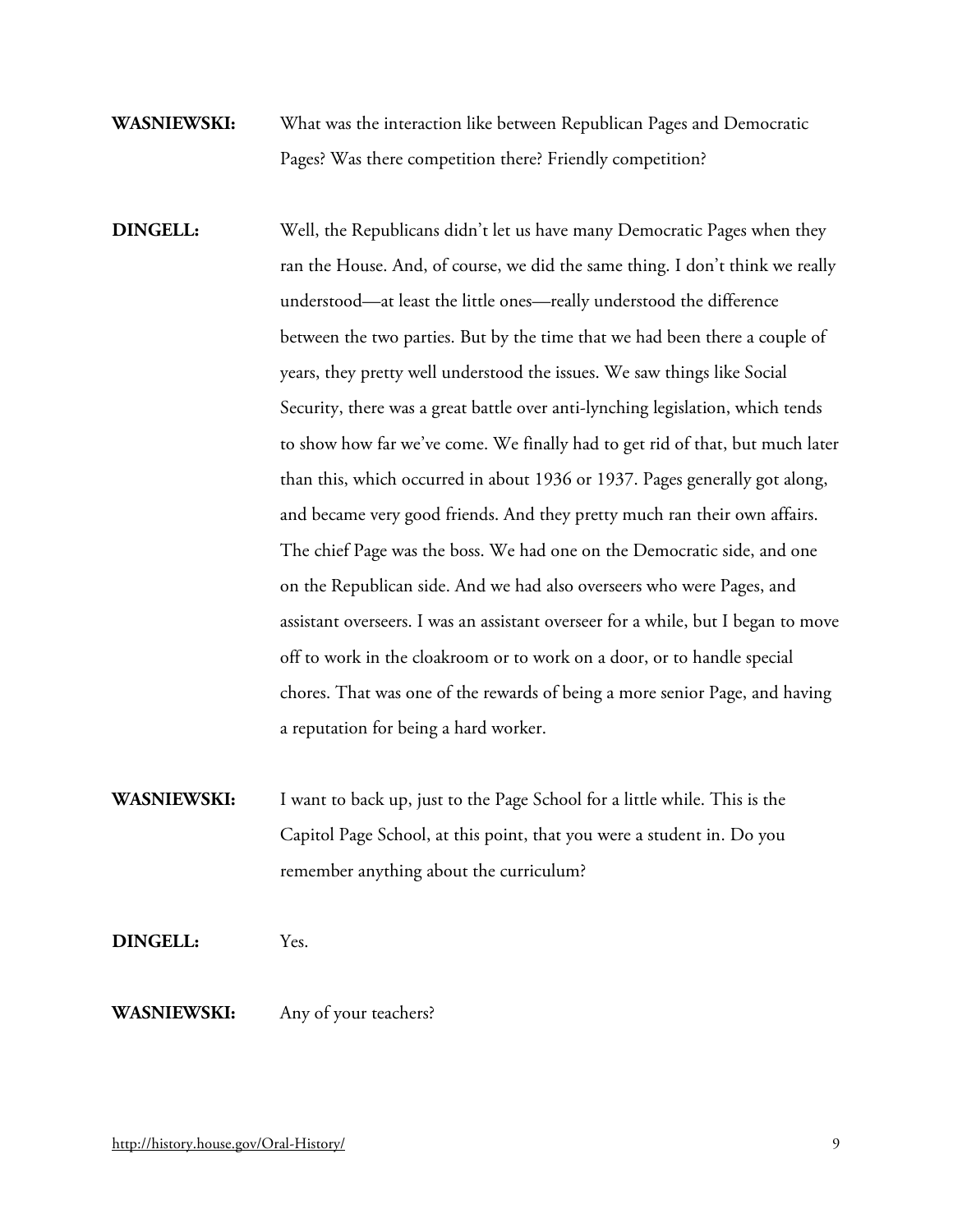- **DINGELL:** Standard, regular curriculum. Teachers were pretty good. It was a qualified school in the District of Columbia. And their credits were accepted when you went home. The fellow that ran it was a Mr. Ernest L. Kendall, and he was a very quiet gentleman, but ran a good school. He was from Iowa or Nebraska, as I remember it, and dressed in a black or a dark blue suit all the time.<sup>[6](#page-34-5)</sup> And essentially became a very substantial influence in the lives of the different Pages. Then the teachers that he got were oft times folks who were teachers from the District of Columbia school system, or something like that. Some of them were employees on the Hill who did it. They gave a pretty good education. I learned, and we used to work—they worked us pretty hard.
- **WASNIEWSKI:** One of the things I've learned, reading about the Page program over time, is there were a number of instances where Members of Congress would come along and say, "Well, we need to reform the Page School; we need to have a residence." Do you remember any discussions like that, in the '40s, during your service?
- **DINGELL:** No, I don't remember any attempts to reform the Page system. They had a big reform that they put on, must be about 20 years ago. There was a rather nasty incident [in 1983] involving two Members and some of the Pages that I don't like to discuss or remember. And they set up dormitories for the Pages, and they began to supervise them much more carefully.

When I was a Page, kids lived around in boarding houses and things of that kind. There were a lot of boarding houses in this town, because, frankly, Washington was full of a lot of single people, and that was the way you lived. With the Depression going on, people didn't have a lot of money to spend on fancy living.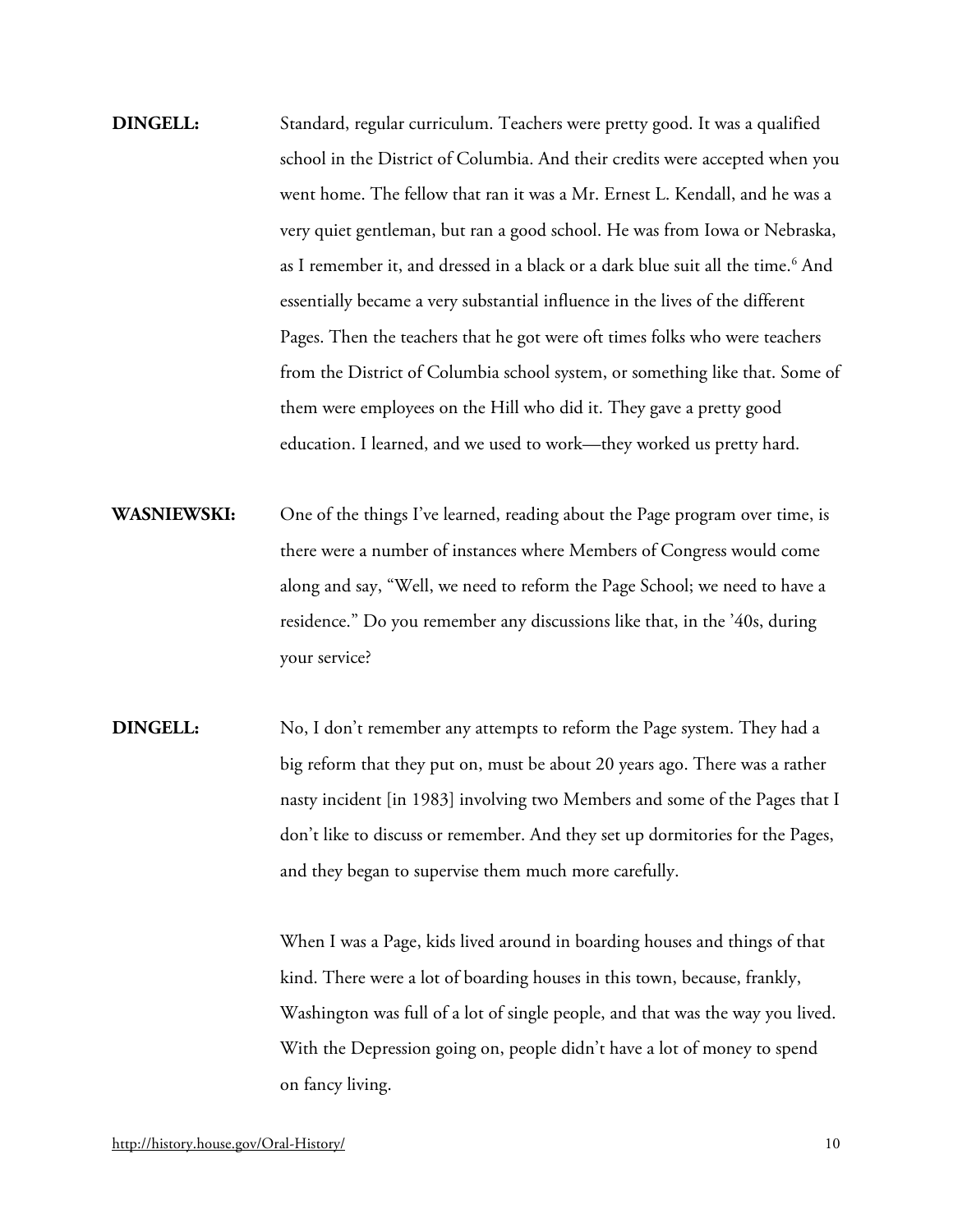And so, the reforms, I think, were generally helpful. The kids, I think, responded. We, I think, were generally content with what was done, which is one of the reasons that I was so thoroughly outraged that they did away with the Page program. Because that was a program that gave a lot of kids a chance to understand their government and their country. It's a great shame we lost that, because those youngsters would go home and talk to their classmates in school, in Iowa, or Detroit, or San Francisco, or down in Texas, or Oklahoma, or someplace like that. And it was good, because kids began to see and understand, and then they had this learning experience that they could go home and talk to their classmates.

I always told my kids not to talk about their experience as Pages until they were done. And then I said you can do anything. I had a pretty hard rule. My rule was—I'd tell the kids this. We'd sit down, and I'd say, "Now understand, you're getting a privilege that very, very few young Americans are going to have. And I give a message to the chief Page that I'm going to tell you about. And that message is that, if you get in trouble and I hear about it from him, he's going to be all right, and you're going to be in trouble. But if I hear about it from somebody else, and not from him, he's going to be in trouble and you're going to be in big trouble, too." So I never had any trouble with my kids. And we never asked anything of the kids we made Pages. I said, "You do a good job and as far as I'm concerned you will earn your keep."

And, by and large, my kids became pretty good successes. They were successful lawyers, successful businessmen. Then when the girl Pages came along [in 1973], they became lawyers, and businesswomen, and mothers, and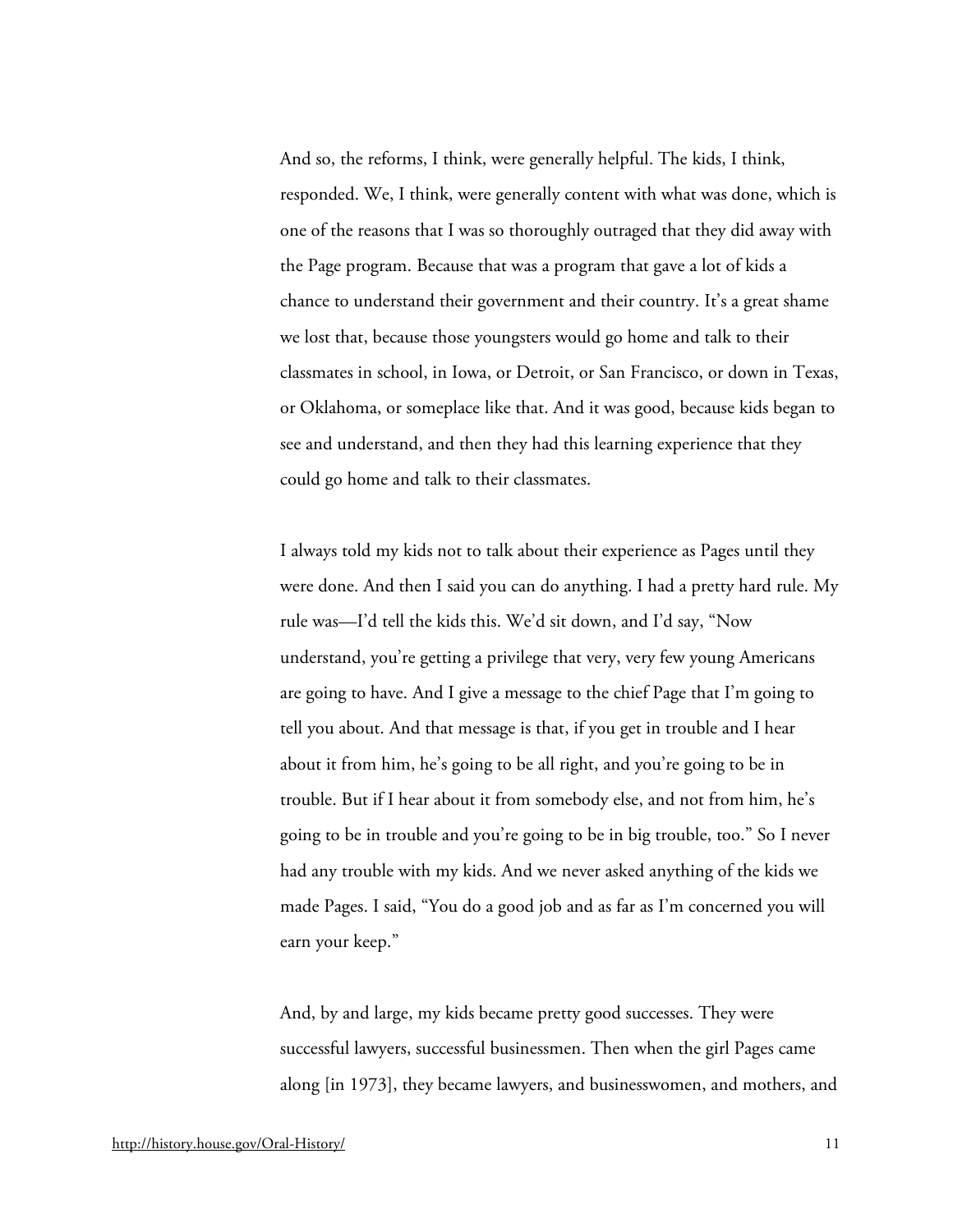housewives, and they were generally . . . Teachers, a lot of them became teachers. And they were a great credit to themselves, and, quite honestly, to the Page program. It was interesting to me to note that they would form friendships that would last for years. They didn't just end when they went home. And I still see some that were Pages 20, 30, 40 years ago. And they'll say, "Oh, Mr. Dingell, what about 'so-and-so?' Do you see him?" And some of our kids we've been able to keep track of.

- **WASNIEWSKI:** You mentioned girl Pages, and I'm glad you did. Because your service overlapped with one of the firsts for the program, which was, in January of 1939, Gene Cox, who was the daughter of a Member from Georgia [Edward [Eugene Cox\]](http://bioguide.congress.gov/scripts/biodisplay.pl?index=C000831), served as Page for a day. And she became the first girl to serve in that capacity. Do you have any memories about that day?
- **DINGELL:** I was here. I don't remember the event. I remember Gene Cox. He was rather a turbulent fellow.
- **WASNIEWSKI:** What were your recollections—and this is somewhat related—you touched on living in D.C. But at the time that you were here as a Page, I assume you lived at home with your folks. There were a number of congressional families living here in D.C. What kind of environment was that? And how has that changed over time?
- **DINGELL:** Well, that was one of the unfortunate changes that has taken place. When my dad came here, he had one room, on the fifth floor of the Cannon Building. It was called the Old House Office Building. He had one secretary, one typewriter, and one electric fan. There was no air conditioning. And they gave him one round-trip ticket back and forth between here and home. And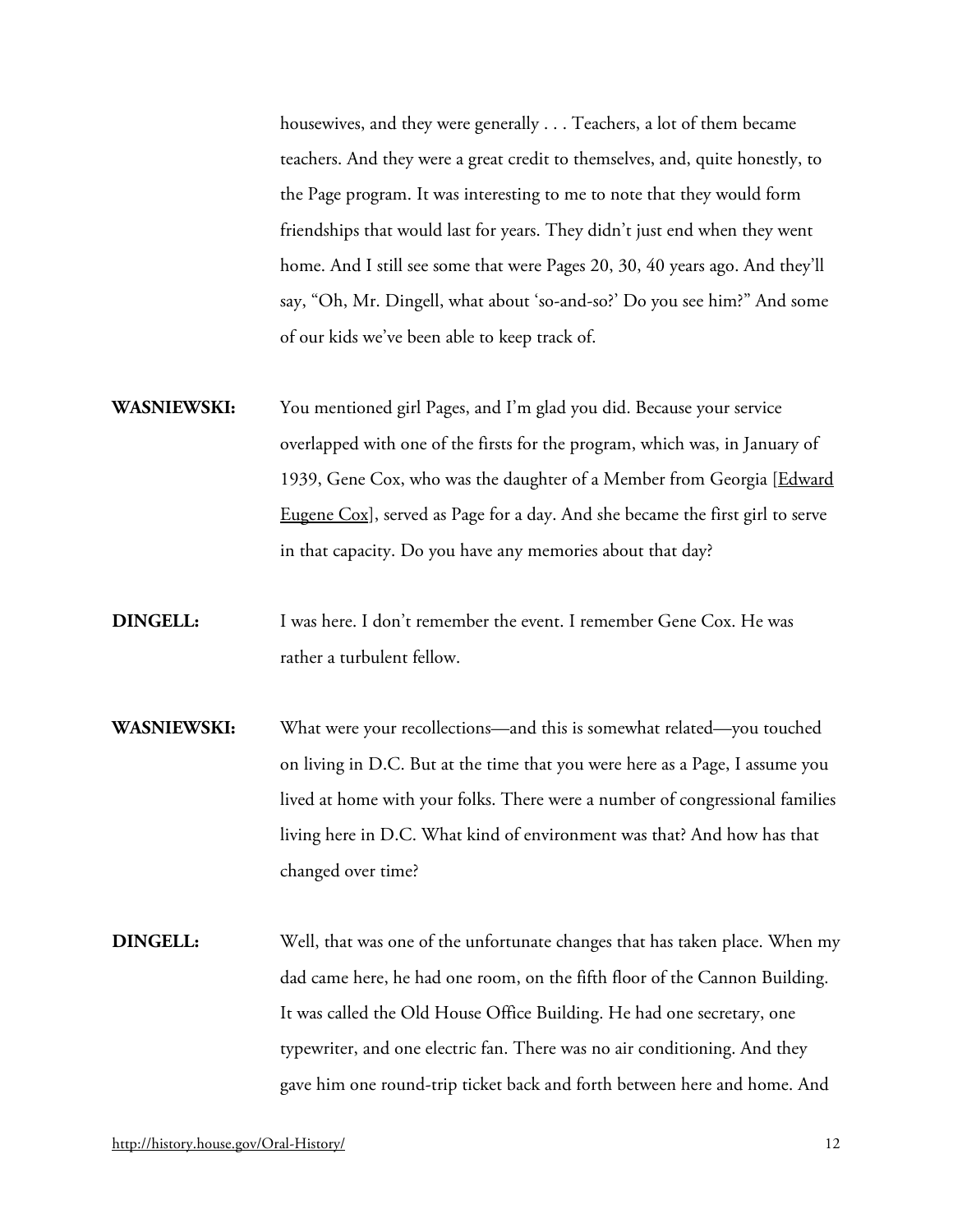he would load the family in the car, and we'd drive down here. When the House would adjourn, he'd load the whole family in the car and we'd drive back home. And so the wives got to know each other, the kids got to know each other, the kids got to play together, and the kids sometimes would go to school with each other, they'd date each other, they'd get married across the aisle.

We don't have that anymore because Members are too busy. Now you've got a plane ticket back home, and so they're kind of looked down upon if they come down here and spend too much time here. But coming down here and spending time and getting to know each other made the Members work together and get to know each other. And so the trust that was necessary to have a functioning organization came to be. We had things like the House Gym, where the Members would go to work out. And great friendships were made, a few enmities, but great friendships. And so the Congress worked much better. You had certain mores that were very important.

I served in three capacities where that was very important. The first was, when I got commissioned to be a Second Lieutenant in the Army during World War II. And we were instructed that you are now an officer and a gentleman. Your word, your integrity, your behavior has to be impeccable. Then I got to be a lawyer, and the rules for lawyers at that time—and I don't see this being the case anymore today, at least not to the degree that it was then—were that your word was good, your integrity was of extraordinary importance to you. So when I got out on my own and joined a firm, we had a little three-man firm, the senior guy in the firm said, "Now, Dingell, integrity is everything in this. And you are expected to know that your word is good, and that you're going to behave with the highest standards of good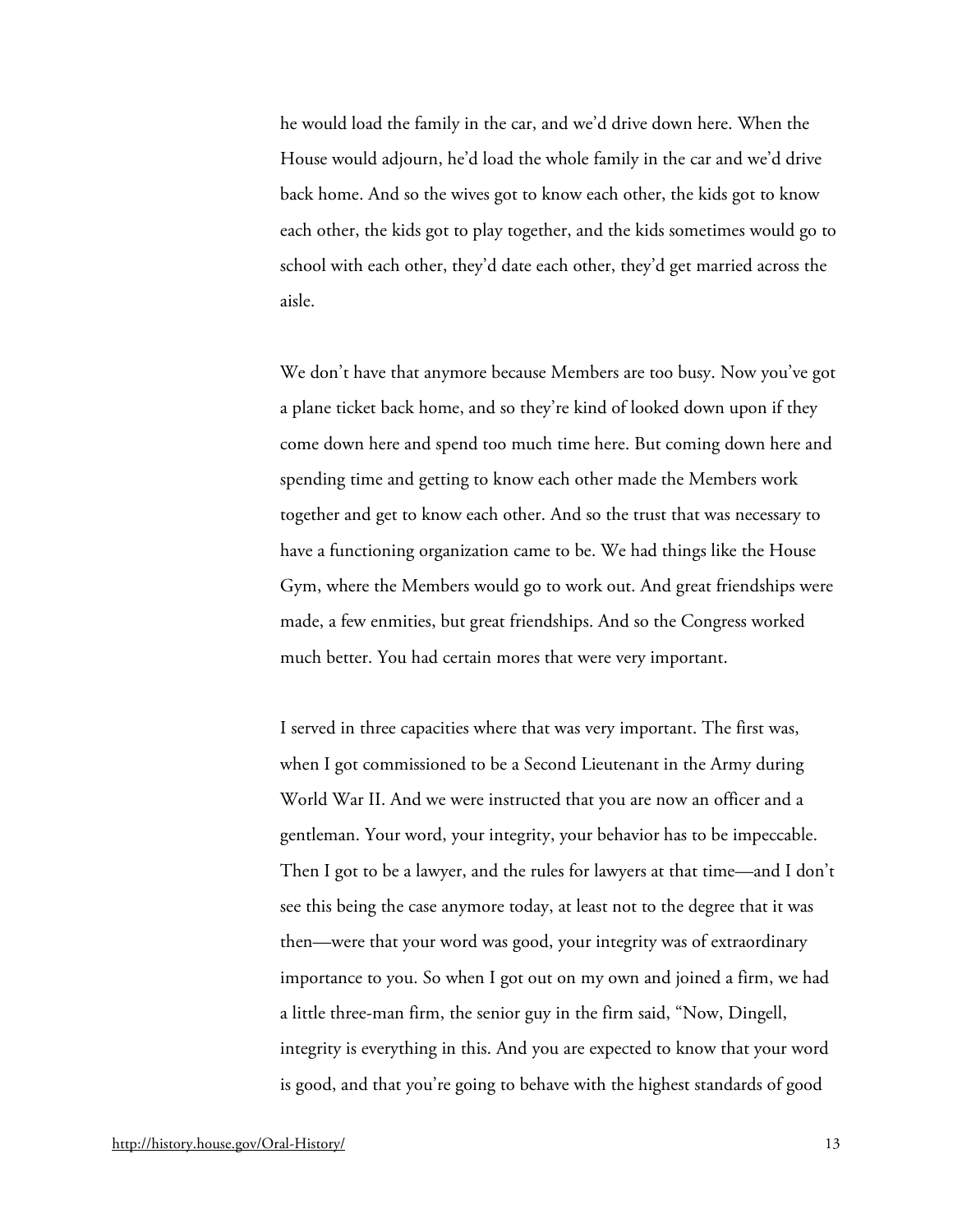conduct in all events." And then, of course, when I became a Member of Congress, the same thing: your word is good.

I remember when I was practicing law, you'd give your word and that was honored at whatever cost. Same thing when I was a Second Lieutenant in the Infantry. I don't see those things having the importance that they used to in the old days. That's even true, unfortunately, with regard to the House and the Senate. The world has changed there, and I think not for the better. Now, there still are fine men, and still integrity is respected. But a lot of people who come down here don't understand this when they walk through the door.

- **WASNIEWSKI:** We're jumping around a little bit, but I want to go back to the Pages. There weren't so many when you served. And they were all, at that point, boys. Can you describe a typical Page during that time period?
- **DINGELL:** Typical American boy. Usually around 12 to 16, 17, 18, somewhere in there. Modest means. Generally very interested in government, public service, the Congress. A lot of them would go home and would involve themselves in politics. A fair number of us used to go over and work in the Congressman's office, just to help and settle up, show our appreciation for what they had done for us with the appointment. And they were, generally, athletic. They were very interested in flying and aircraft and things of that kind. A whole bunch of them enlisted early on, when the war came. A lot of them got killed.

**WASNIEWSKI:** Just to follow up on that—they resigned their Page positions to enlist?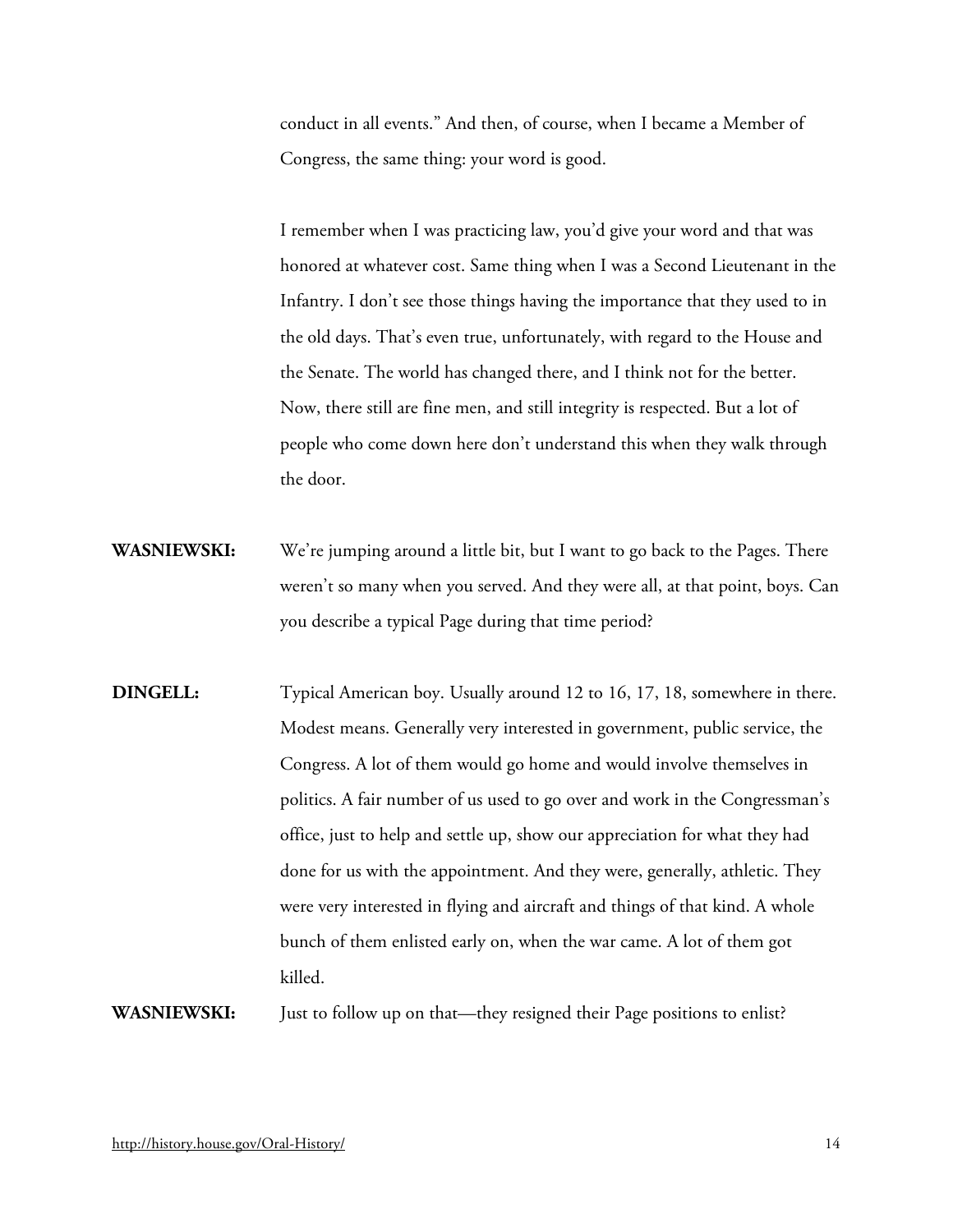- **DINGELL:** No, most of them were too young to go immediately into the service. But they got in just as soon as they could. I don't remember anybody resigning to go into the service. But everyone who could go in wound up going in. I don't remember any of the youngsters that I served with who didn't go in just as quick as they could. I did. I went down to see about enlisting, and they said, "Well, Dingell, we aren't going to let you enlist. We're going to tell you when we want you to come, and you'll come." So I did. And they asked me, they said, "Now, what do you want?" And I said, "Well, I want to be in the Army, and I want to be in the Infantry." And they said, "Well, that's exactly what you're going to get," because that was what they needed. They were scraping the bottom of the barrel at that particular time. But I was always very happy I went in the Army, and went in the Infantry.
- **WASNIEWSKI:** What kind of interaction did you have with your father and his office while you were a Page?
- **DINGELL:** Dad was always very busy. He worked very hard at his job and he worked very hard at his politics. I had a chance to learn about how the job impacts the Member, but also how it impacts the family. It does impact the family, very hard. And a lot of sacrifices are made by the wives and the kids. So I learned about that, and I was in the pretty much the same situation. I didn't have a lot of time for my kids. But I remember what Dad did. Dad was real tubercular, and his health was never robust. But he would always see to it that my brother and I had the means of hunting, and fishing, and enjoying the out-of-doors. That was one of his great gifts to us. That was a tremendous gift. Made a conservationist out of me. So I tried to learn from that with regard to my own kids.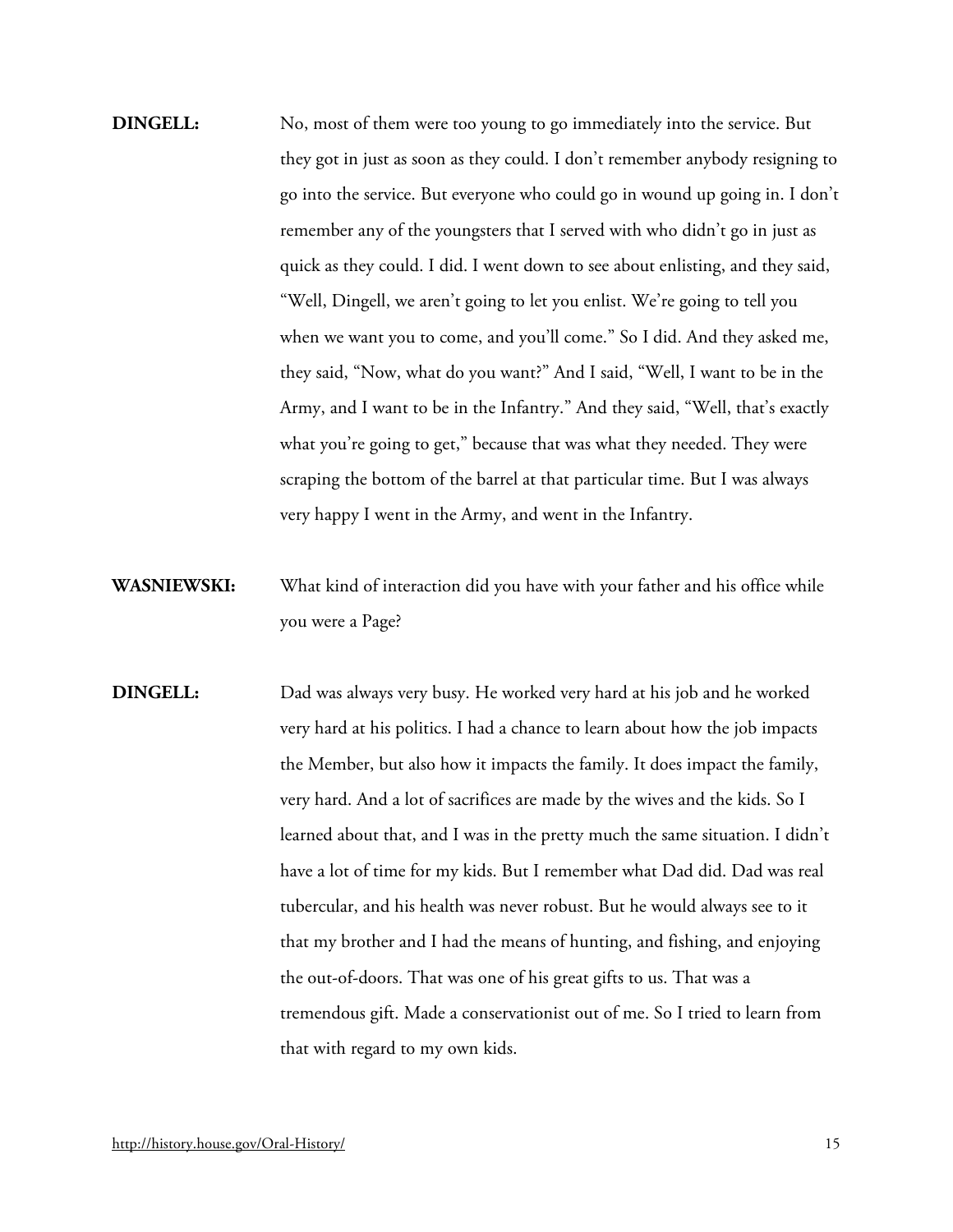I remember one time I was talking to Christopher, my number-two son. And I said, "Well, boy, I've been kind of sorry I've not been able to have more time to do things with you." He said, "Well, Dad, you haven't had a lot of time to give us, but the time that you gave us was quality time." I'd take him hunting, and fishing, and camping, I'd take them mountain climbing, I'd take them traveling around the country. I'd see to it that they learned judo, or other defensive mechanisms. I'd take them home in the summer and we'd see to it that they had courses which were for fun, and courses which were for serious business. Things like advanced math, or creative writing, and things of that kind, or judo, because that was part of the rounding that they could get. And fortunately, at those times, we lived in Dearborn [Michigan], which had a great school system. So we could give the kids the advantages that would come with that kind of a school system.

- **WASNIEWSKI:** We may have touched on this before, but I'll ask it again—people who you came to know as a Page. Are there Members or staff who may have served as a role model for you later on in life?
- **DINGELL:** A lot of them, a lot of them—my beloved friend John McCormack, Cecil [\[Rhodes\] King,](http://bioguide.congress.gov/scripts/biodisplay.pl?index=K000196) chief Page John McCabe. A lot of other Members who were great heroes of mine: [Tad \[Thaddeus Michael\] Machrowicz,](http://bioguide.congress.gov/scripts/biodisplay.pl?index=M000014) who was one of my dear friends, now dead, God rest him. My dad's two secretaries. One of them was named Fanny L. Sheldon; she was a magnificent woman—English teacher. I always called her Miss Sheldon then. Then the woman who became my first chief of staff when I got elected to Congress, her name was Jeannette Cantwell. Raised six or seven kids, and every one of them turned out to be just great. She was one of the best chiefs of staff or AAs [administrative assistants] that I ever had. She was so good.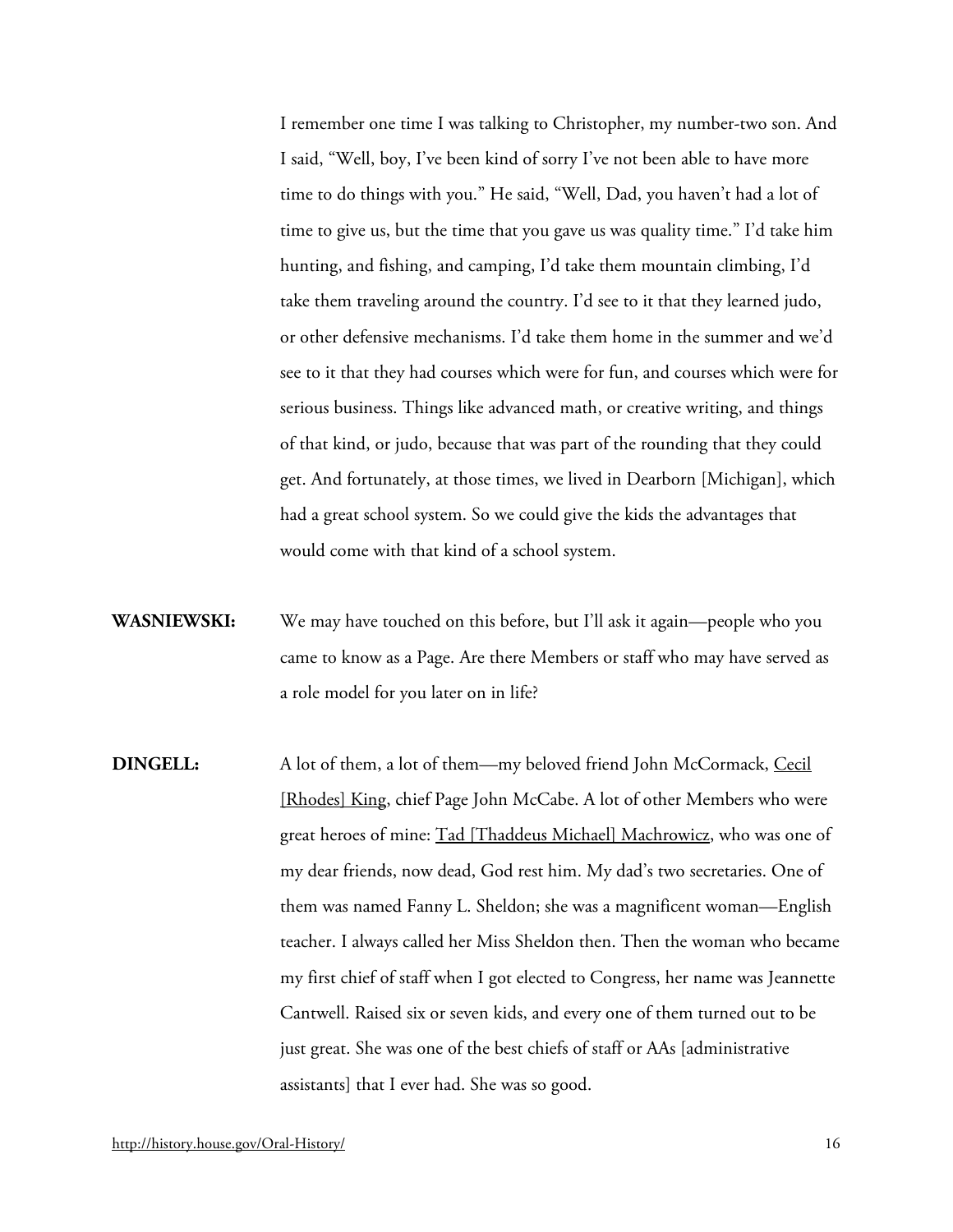- **WASNIEWSKI:** You mentioned Mr. McCormack. When did you first meet him, and do you have any particular memories of him from your Page service?
- **DINGELL:** Yes, yes. John McCormack had the heart of an Irish poet. He was tall. He was very grey. He didn't have much color to him. A fabulous Speaker. And the things he did as a Member were all—he was a "southie" [South Boston]. He was the predecessor of [Tip \[Thomas Philip\] O'Neill, \[Jr.\].](http://bioguide.congress.gov/scripts/biodisplay.pl?index=O000098) He understood that he was down here to help people, and he did. And he taught me about that. He and my dad were great believers in a thing called social justice. You'll hear that no-good Rush Limbaugh denouncing it from time to time. But what it means is that we work for a just and a humane and a decent society, where everybody has a chance to amount to something. And where we don't give handouts, but we give hands-up, so that people can grow. And to abate the suffering and misfortune, which we have a great deal of in this world. So he was one of my great heroes.

Then Rayburn, who was a giant, but who was rather aloof. If you look at the statue of Rayburn you'll find he was just a little guy. There's one in the front of the building here—and he's up on a pedestal. And you think, "God, he's a shrimp." But I always saw Rayburn as about 11 feet high. He had an enormous presence. And nobody ever called him anything other than "Mr. Speaker." Some of the more senior Members would call him "Mr. Sam." But he was a very good-hearted man. He was a Texas populist. And he understood how tough it was to live, and to make it. Texas was a harsh place in the days when he and [\[Lyndon Baines\] Johnson](http://bioguide.congress.gov/scripts/biodisplay.pl?index=J000160) were coming up. Those were probably my two great heroes. And of course, President Roosevelt, he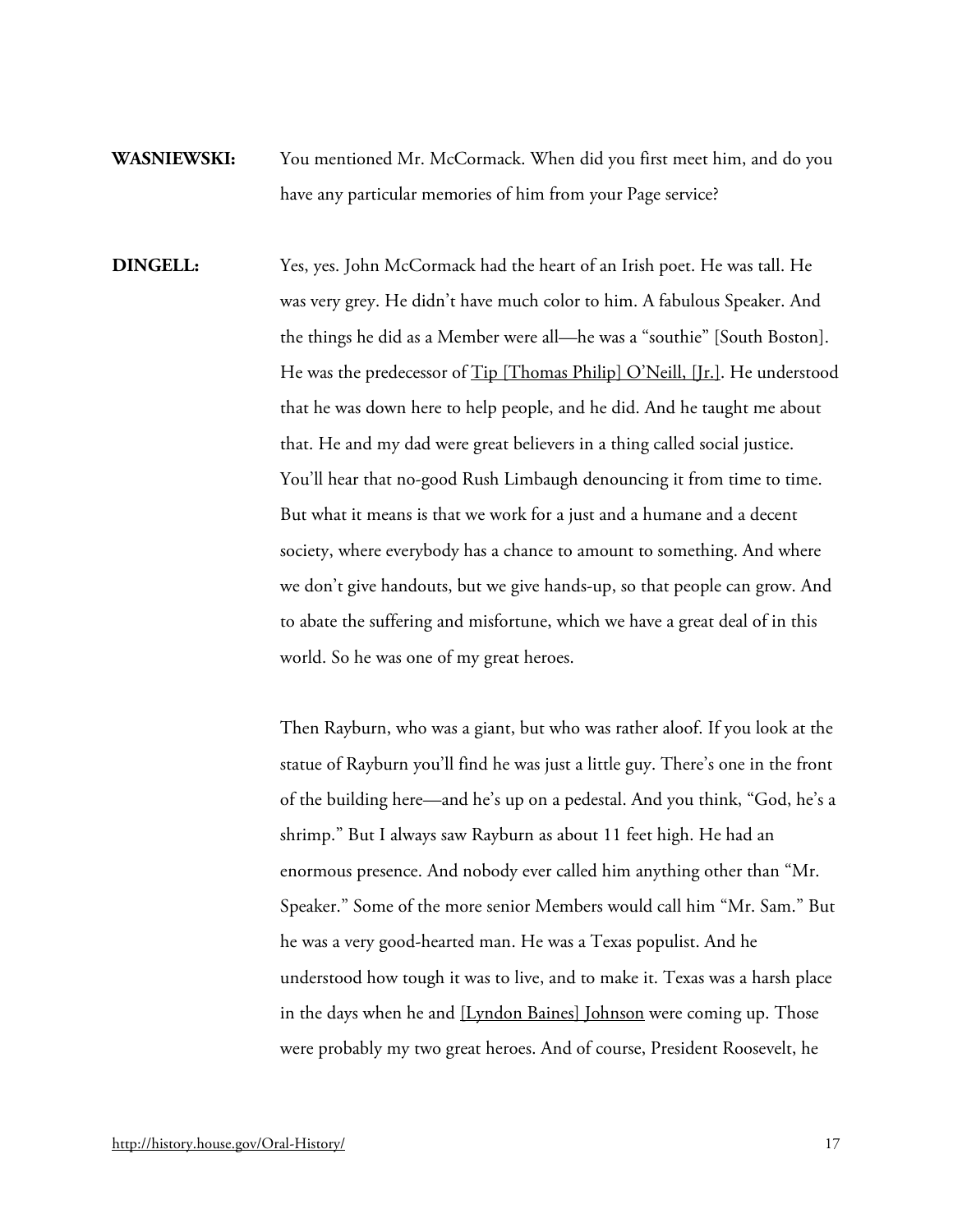was a giant. And Harry Truman, and, of course, Churchill was one of my great heroes. They and my dad.

**WASNIEWSKI:** I could ask you names all day long. I want to ask you about two in particular. Again, this would have been from your Page service. Joe Sinnott, the Doorkeeper.[7](#page-34-6) Do you have any memories of Joe Sinnott?

- **DINGELL:** Yes, he was a funny looking old guy. Sort of skinny and stringy and didn't seem to have any meat on him. He was always addressed by the Pages as Mr. Sinnott. He was the Doorkeeper, and the Doorkeeper was a big guy in those days. And he ran the security for the [House] Chamber and the Pages worked for him.
- **WASNIEWSKI:** What about [South Trimble,](http://bioguide.congress.gov/scripts/biodisplay.pl?index=T000376) who was Clerk at the time?[8](#page-34-7)
- **DINGELL:** He was the Clerk, Clerk of the House. He was from Kentucky, if my memory serves me correctly. He was an old-fashioned Southerner, and Washington was a southern town. Sinnott was a Southerner, too. The restaurants served southern food. And it was referred to as "The Little Town in the Woods." Washington had trees all over the place. It was a lovely place to grow up.

South Trimble used to take a .410 shotgun and he would shoot starlings off the back porch of the Capitol. And nobody bothered about it. It was just done. When I was a Page boy and I was going down to hunt squirrels or turkeys with chief Page McCabe, I kept a shotgun in my locker at school so I could sneak out and go hunting. That was a big deal. And I thought enough of it I'd clean chicken houses to have the pleasure of doing that. And chicken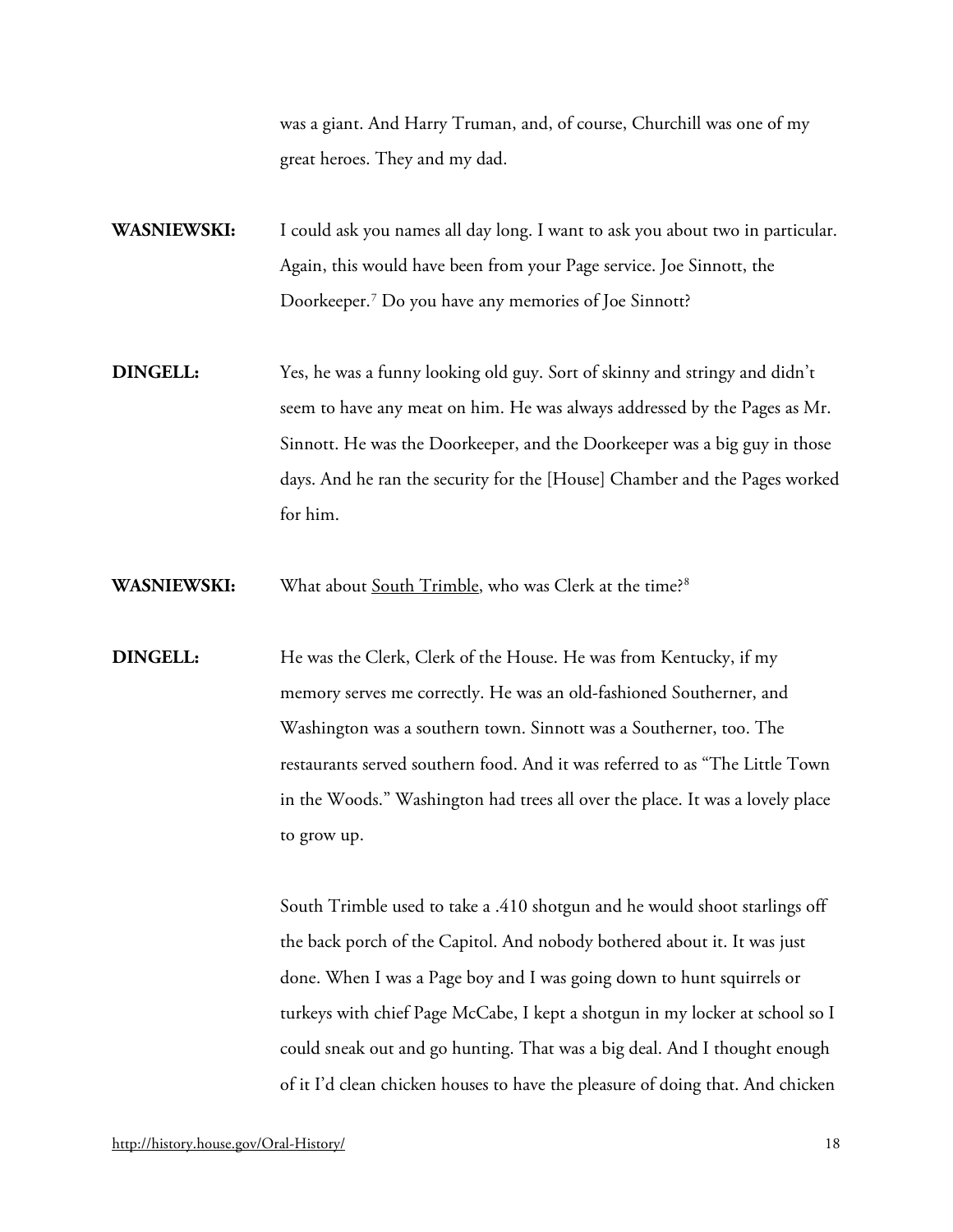houses are not exactly my idea of fun for cleaning, but if you could get out in the woods and shoot squirrels and turkeys, it's a fair trade. They were important men.

**WASNIEWSKI:** Officers had a lot of responsibility in those days, because Congress wasn't here as much.

- **DINGELL:** They do have much less now than they did. And they're more functionaries than they were really people of position, and prestige, and power. The House did go away, and they ran the place while the House was gone. And the Members would go home, and they'd tend to their elections. My dad ran all the time, continuously. He was paying off his first campaign 10 years after he was elected. Finally got it paid off. You didn't get much help then, particularly when you were a Democrat. It was kind of interesting, because Henry Ford, the elder, got mad at my dad one time for something or other. And he put out 400 people to beat my dad. Pop worked awful hard, but he beat old Henry Ford. He came back. But you were home-oriented. You couldn't go home during the time the House was in session because you couldn't afford it. But when the House adjourned, you were home. And you were looking after your people. And my dad was very much that way.
- **WASNIEWSKI:** I could go on all day. I know you've got another commitment. I've got about five or six more questions, is that okay?

**DINGELL:** Go ahead.

**WASNIEWSKI:** World War II. What was your reaction? Do you recall your reaction, and that of your fellow Pages, on December 8th?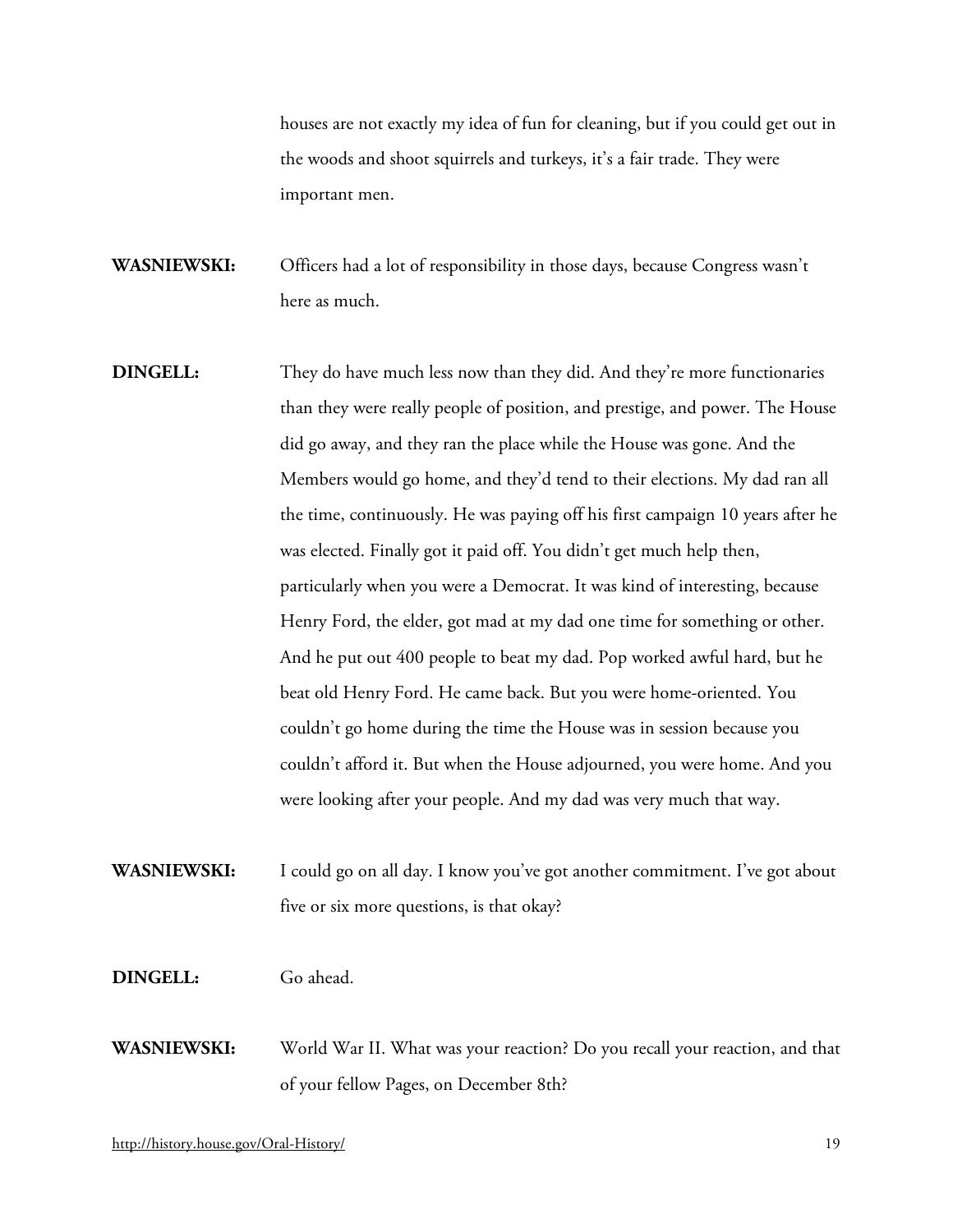**DINGELL:** Well, everybody was outraged. And that was a time where everybody remembers exactly what they were doing. My folks lived over in the Methodist Building, 110 Maryland Avenue, over there. I was out playing around the neighborhood, and all of the sudden somebody came out and told my brother and I that the Japanese had just bombed Pearl Harbor. They sank every battleship we had out in the Pacific. Some of them we were able to raise, to put them back to work. Some, maybe there were two or three, we couldn't. But they also thought at that point that the Japanese were going to invade Hawaii. We thought that they would probably invade the West Coast. They actually had submarines bombarding the West Coast. They invaded Attu and Kiska islands up in the Aleutian chain. And there really was concern as to whether or not we could win.

> We were totally unready. Roosevelt had known that there was a Depression, and had spent a lot of time on it. But he also knew that a war was coming. So he spent an awful lot of time on that. And Roosevelt didn't get to complete the New Deal. He intended to pass a National Health Insurance Bill in '36. That was going to follow immediately on the heels of enactment of Social Security. But he didn't do it because he ran out of money and had an economic downturn. They had to start building cruisers and battleships, and developing an aircraft industry and everything else. We had 100,000 men under arms. We had, I think, the 15th or 16th largest army in the world. We were somewhere down around below Romania. Everything changed, just like that, because they had to continue helping the British. Roosevelt had gotten Congress to pass Lend-Lease [in 1941] because he was worried about whether the British could survive. If it hadn't been for Roosevelt, and for the friendship between him and Churchill, Britain would not have survived. It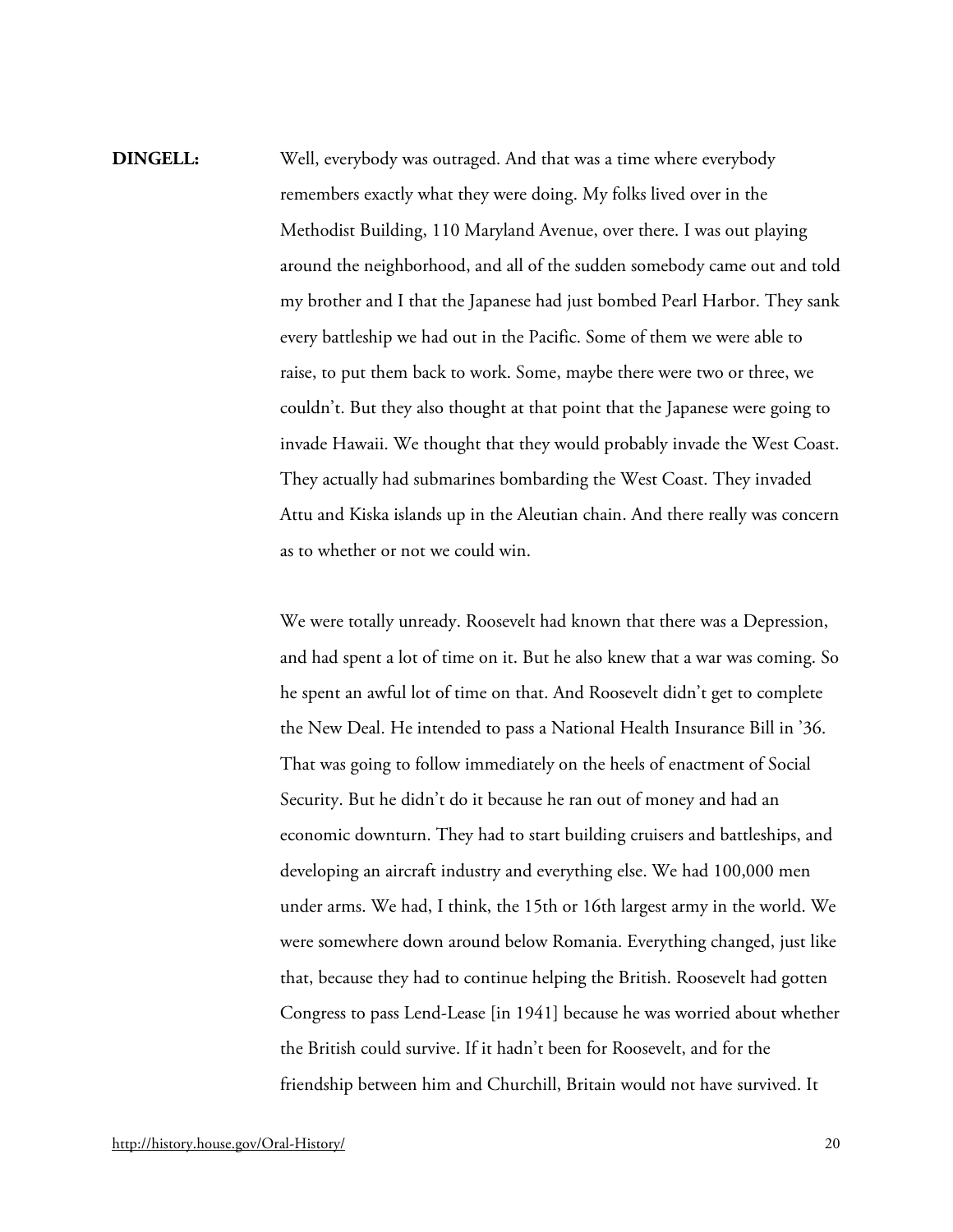was interesting to note that we did pull them through. We did not declare war on Germany, but on December the 8th, which was a day after—the Monday after the Sunday on which the Japanese bombed Pearl Harbor—the President came up here and made that famous "Day of Infamy" speech. I had the responsibility to give these kinds of tours—because I was a rather senior Page—the responsibility of tending to a very conservative radio commentator by the name of Fulton Lewis, Jr. He was permitted to tape the recording of the President's speech. He wasn't permitted to tape the proceedings of the Congress afterwards. But I thought it would be useful to history if he was able to tape the proceedings of the Congress. They shut off all of the movie cameras that they had up there recording this. And you'll still hear it played from time to time.

There was a woman by the name of <u>Jeannette Rankin</u> from Montana. She voted against World War I, and got defeated. And then she came back here, and she voted against World War II, and got defeated. There's still a statue of her over in the Capitol, and there's a picture. They wouldn't let her speak, and she was just outraged. And they finally let her speak when we declared war on Germany. Churchill was worried sick about this. Hitler declared war on us a couple of days later, and then the United States responded. And the upshot of the whole business was that they let her speak then. And so she made her speech, and that was the end of that particular thing.

But Churchill went to bed the night of the declaration of war by the United States, and he wasn't much comforted because his problem was Germany, not Japan. Although it all turned out he had a big problem with Japan, too, which, very frankly, came very close to winning the war in the beginning. The upshot of the whole thing was that, when Wednesday came around and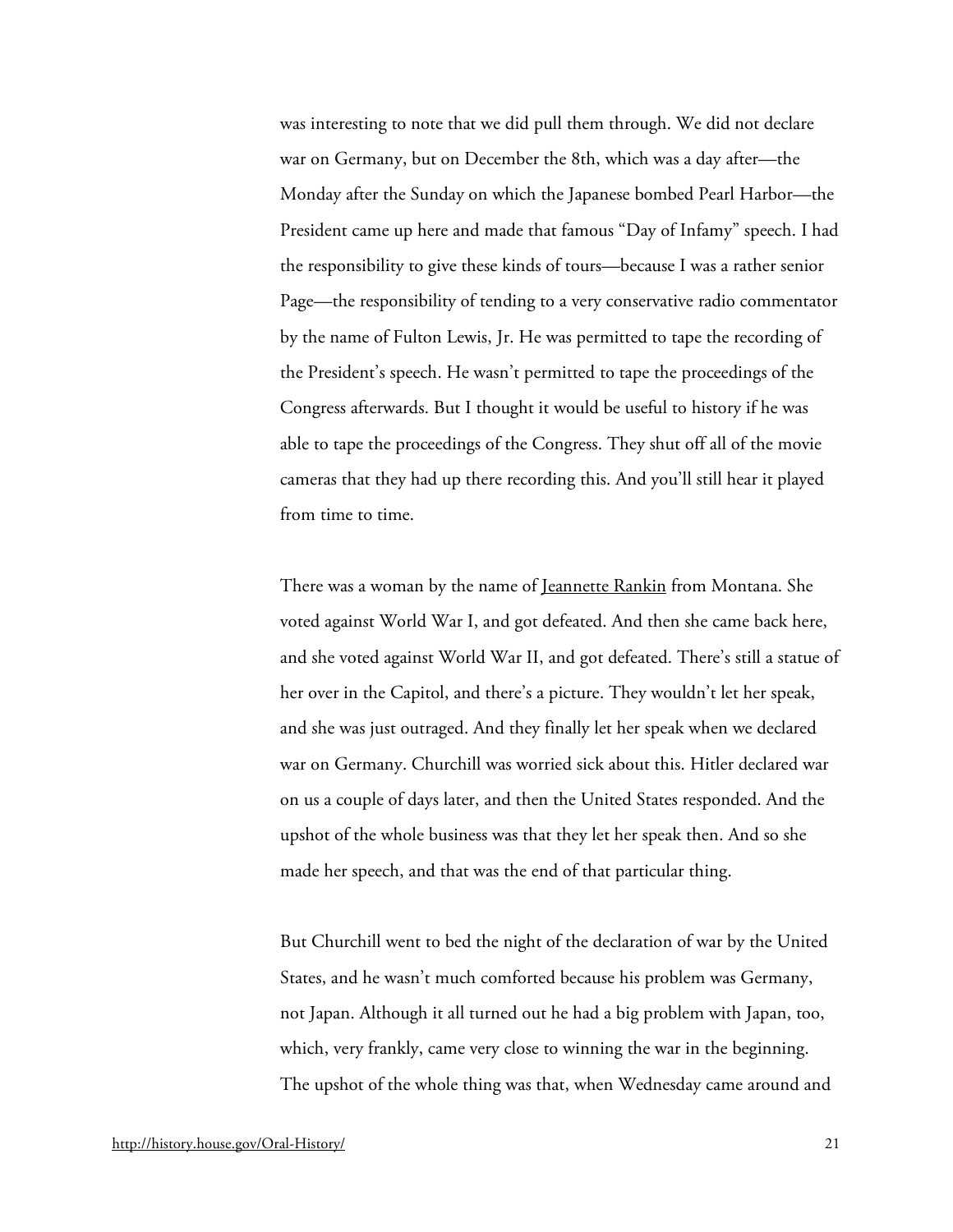we had declared war on Germany, Churchill said he went to bed and slept "the sleep of the saved" because we had come into the war.

Roosevelt had a close relationship with Churchill. They were great friends. And Churchill kept trying to get Roosevelt to push us faster. Roosevelt got the draft extended by one vote, about 30 days before Pearl Harbor. And he had to do other things like that, including Lend-Lease, or the trade of the 50 destroyers for the bases. And Roosevelt was a fox. He was what Machiavelli, I think, would have described as *The Prince* about whom he wrote. He was always very good at knowing what he could get, and what he should do. And he was very attentive to the thoughts and the concerns of the people, who loved him.

I remember when he died [in 1945], I wrote Dad a letter. I was in Infantry OCS [Officer Candidate School] at Fort Benning. I wrote my dad a letter and I said, "Dad, what kind of guy is this new President going to be?" I didn't even know his name. Of course, I was in the military, and we didn't have much time for reading newspapers. So when I was up reading my mail, the guys—the whole platoon, two sections—were at the foot of my bed, and they were saying, "Dingell, your dad's in Congress, isn't he?" I wouldn't let Dad write to me on his letterhead, because I didn't want anybody to think I was getting any favors on this. And I said, "Yes, he is." They said, "Well, what does he say about this new guy, Truman?" I said, "I don't know, I'll write him and ask him." So I wrote Dad and I asked him, I said, "What's he going to be like?" Dad wrote back, and he said, "Son, he's going to be a great President." And it turned out he was right. So when mail call was over, all of a sudden, bang, the whole platoon was at the foot of my bed, saying,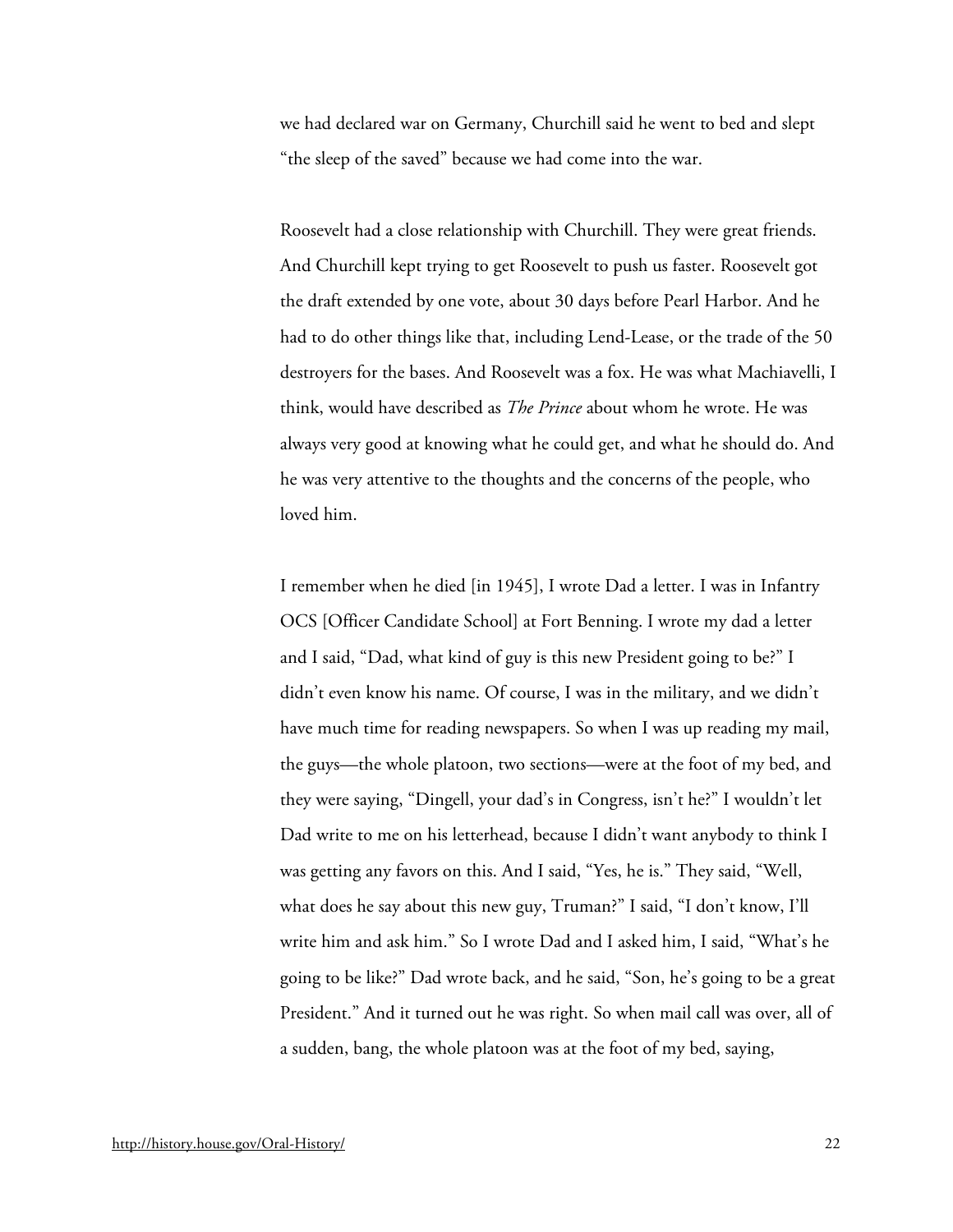"Dingell, what's your dad say?" So I read the letter to them. I wish I had that letter, but basically it said he's going to be a great President.

And if you saw the pictures of the train when they were carrying his body [President Roosevelt] north, people would be standing out there and they'd be crying. And there was one wonderful quote. There was a little African-American man. Somebody said to him, they said, "Why are you crying, and why are you concerned? You didn't know Roosevelt." And his response was very good. He said, "But he knew me." And of course his fireside chats were, everybody shut down, had them all crowded around the radio listening to that wonderful voice of his.

- **WASNIEWSKI:** I want to back you up, and just follow up on your comment about working with the radio host in the House Gallery. You just did that of your own authority? Just let him run?
- **DINGELL:** Oh, yes. It was my choice. I just let him run. I thought it would good for history, and as events turned out, I was right. You'll still hear it on public radio, every once in a while they play it.

**WASNIEWSKI:** Jeannette Rankin. Do you remember the reaction in the chamber when she cast her "no" vote?

**DINGELL:** Well, she sputtered. It was kind of an incoherent speech, and they just weren't going to hear her. It was kind of an interesting day, because America was very much divided at that time. And you had a lot of, quite frankly, Fascist lovers in this country. And you had a huge population of people who were very supportive of Germans. And you had a German-American *bund*.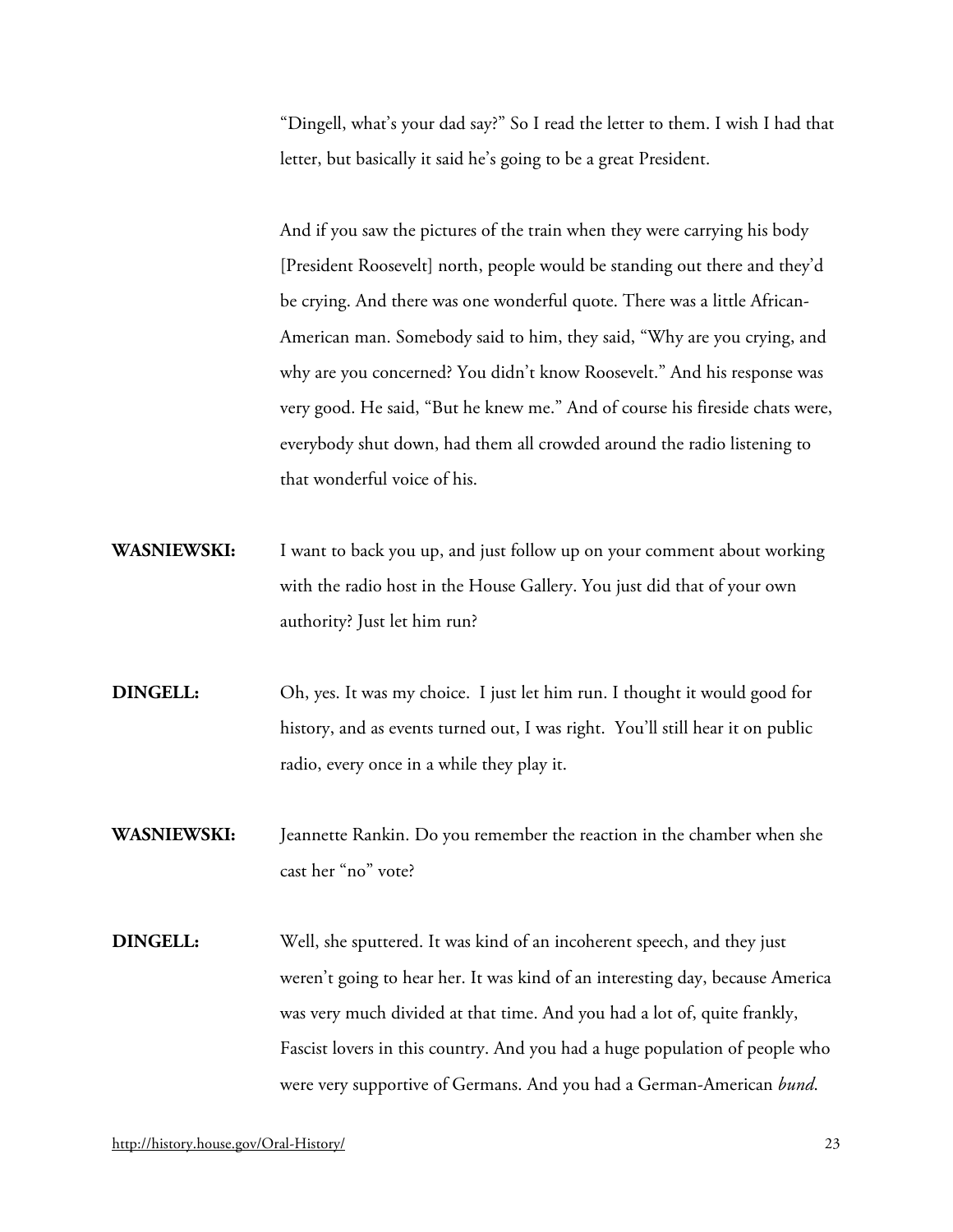You had a guy by the name of Fritz Kuhn, up in New York, who was pushing that. He would go over to Germany and come back. They had big rallies up at Madison Square Garden, marching in behind the swastika. And they had a big picture of George Washington up on the wall. And so they had a lot of these America Firsters and others. There were a lot of those who had to go down and, quite frankly, purge their soul and purge their politics by making these great patriotic speeches. There was an evil old right-winger by the name of [Hamilton Fish](http://bioguide.congress.gov/scripts/biodisplay.pl?index=F000142) who got up and all of the sudden became a great patriot, and denounced what he had been doing and saying before, and about how we'd all be united. And they did pull together.

The Japanese—and this is well-documented history, I'm not telling you anything you don't know—but they screwed up thoroughly. They bombed [Pearl Harbor]. They'd had, apparently, a big drunken party at the Japanese embassy the night before, so they were all hungover. And they had a great huge message of 14 sections, and they were supposed to deliver it precisely at 1:00. The Japanese were going to start bombing then at 1:30 this time, but that was a different time out in Hawaii. And they got behind. And so when the two Japanese emissaries—the ambassador, and then a special ambassador that they had—came in to talk to <u>Cordell Hull</u>.<sup>[9](#page-34-8)</sup> They came in a half-hour after the bombing had occurred. And he just reamed them out and told them, "Leave." And the United States felt particularly bad, angry, and hostile about this. And [Isoroku] Yamamoto, who was the Admiral, said he had a terrible fear that he had "awakened a sleeping giant," and that the consequences were going to be terrible.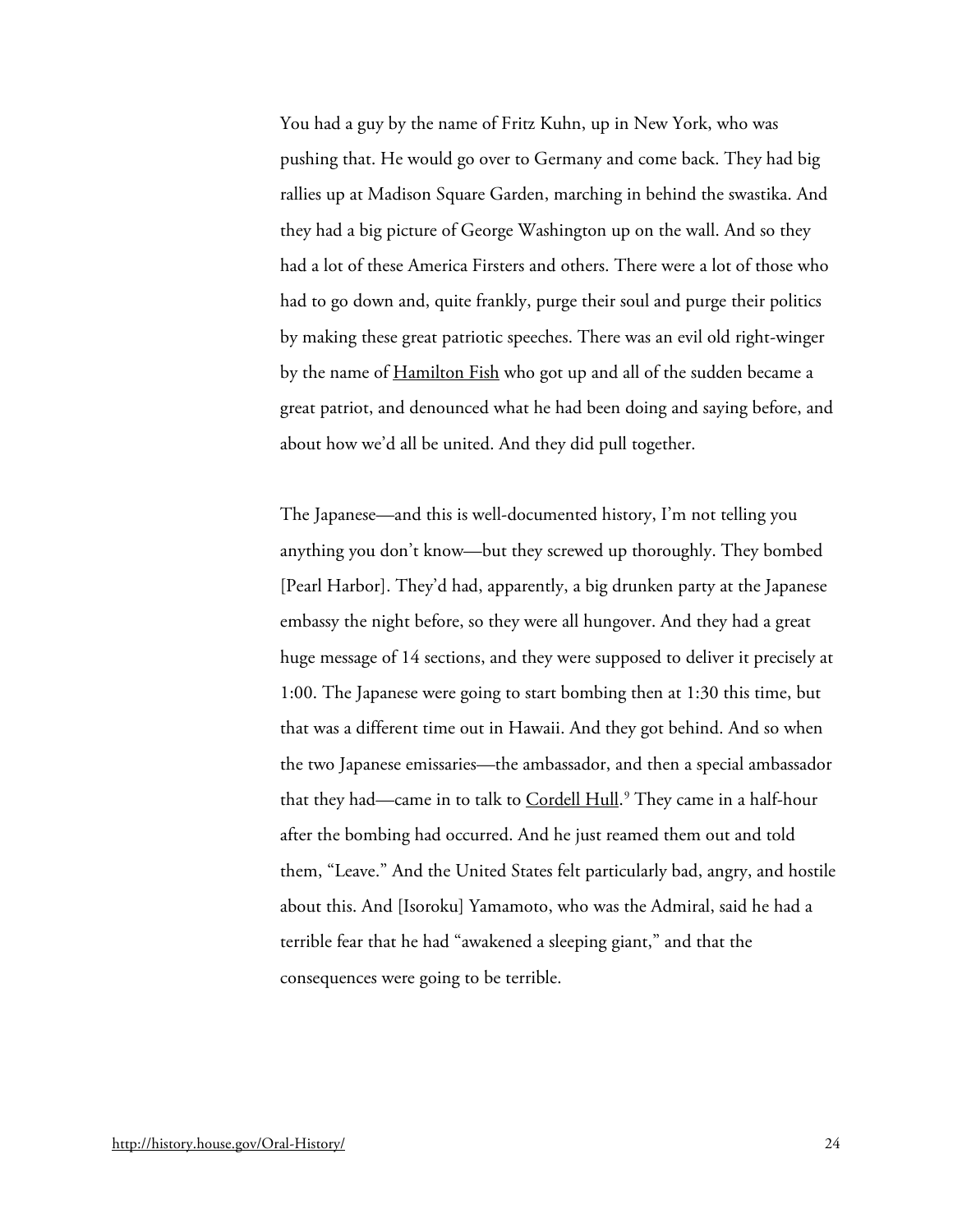- **WASNIEWSKI:** One more question about the House and your Page service during the war. Do you remember any security changes at the Capitol during the war? Anything stick out?
- **DINGELL:** Well, we used to hunt rats in the basement with an air gun and a rat terrier when I was a kid. Some of my fellow Pages and I. Yes, they had them there. Darn things were about as big as housecats. I know when I was going down to the chief Page's [farm], I'd stand out in front of the Capitol with a .22 rifle or my shotgun, and stand up on the steps. And he'd drive up, and I'd get in. Sometimes the [Capitol] Police would come by and say, "Oh, that's a nicelooking rifle. What is it?" And I'd show it to them. He'd work the action, and say, "It's very nice, thank you," and go on his way.

And then all of the sudden, of course, when the war came on, they had machine guns on the top [of the Capitol roof], and they had armed guards walking around, and they really were scared that there'd be an invasion by the Germans or the Japanese or something like that. And this all went on pretty much through the war, and that security never really after that relaxed.

- **WASNIEWSKI:** I know you're short on time, so I just want to ask two wrap-up questions. And that's to get you to tell me what the value of the Page program was for individuals who served as Pages.
- **DINGELL:** Well, I think the Congress is one of the greatest educational institutions in the world. And a bunch of kids had the chance to participate in that. If they study history, and read—and of course, I was always a tremendous reader they could learn. And they could add to the learning that they got by reading, by watching, by seeing and listening to debates and reading the papers. So, it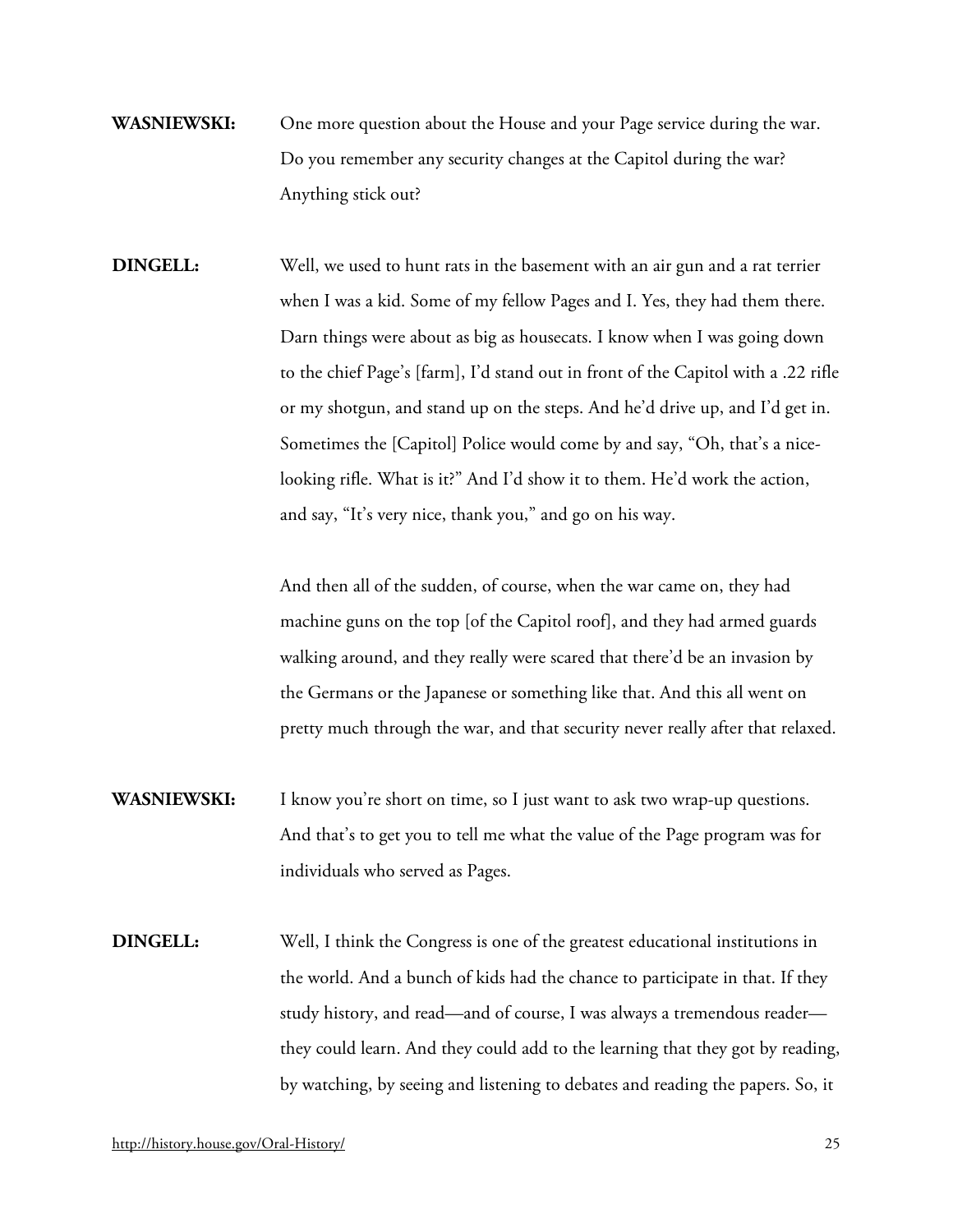made a remarkably educated bunch of Americans. And not only did it do that, but it gave them an understanding and an appreciation of the ideals and why and how the country was created.

For example, we used to go down to the [National] Archives and look at the Constitution and the Declaration of Independence and the Bill of Rights. How many kids have the chance to do that? And we'd see all of these buildings. When the President came up and made the State of the Union, we'd see it. When the President came up for his Inauguration speech, we'd see it. When Roosevelt was buried, we could see some of the ceremonies associated with that. When the debates on important bills were going on, the Declaration of War or the other events that were associated with that, the extension of the draft or the American Firsters' debates on any of the issues there when I was a Page boy. Or more recently the debates when the Pages were still here. They had a chance to learn and see. And it had a life and a meaning to it that you don't see if you're just taking this in a course. And the teachers of government, they do their best to put it into understandable ways, and to describe it as it should be described, about what is going on when this happens. How does a bill move from the hopper, to the committee, to the floor, to the President's desk? But there you'd actually see it work, and you'd get a feeling of what is happening here, something that you don't get out of looking at a book.

They made a pretty good movie one time, at Tip O'Neill's say-so, about some of the things I was doing—*HR 6161*. [10](#page-34-9) He hired a wonderful guy to make a movie. And it turned out to be a very, very fair presentation of how the House worked. Showed it as a human undertaking, which this is. You can't make this less than a human entity. It's going to be that, whether you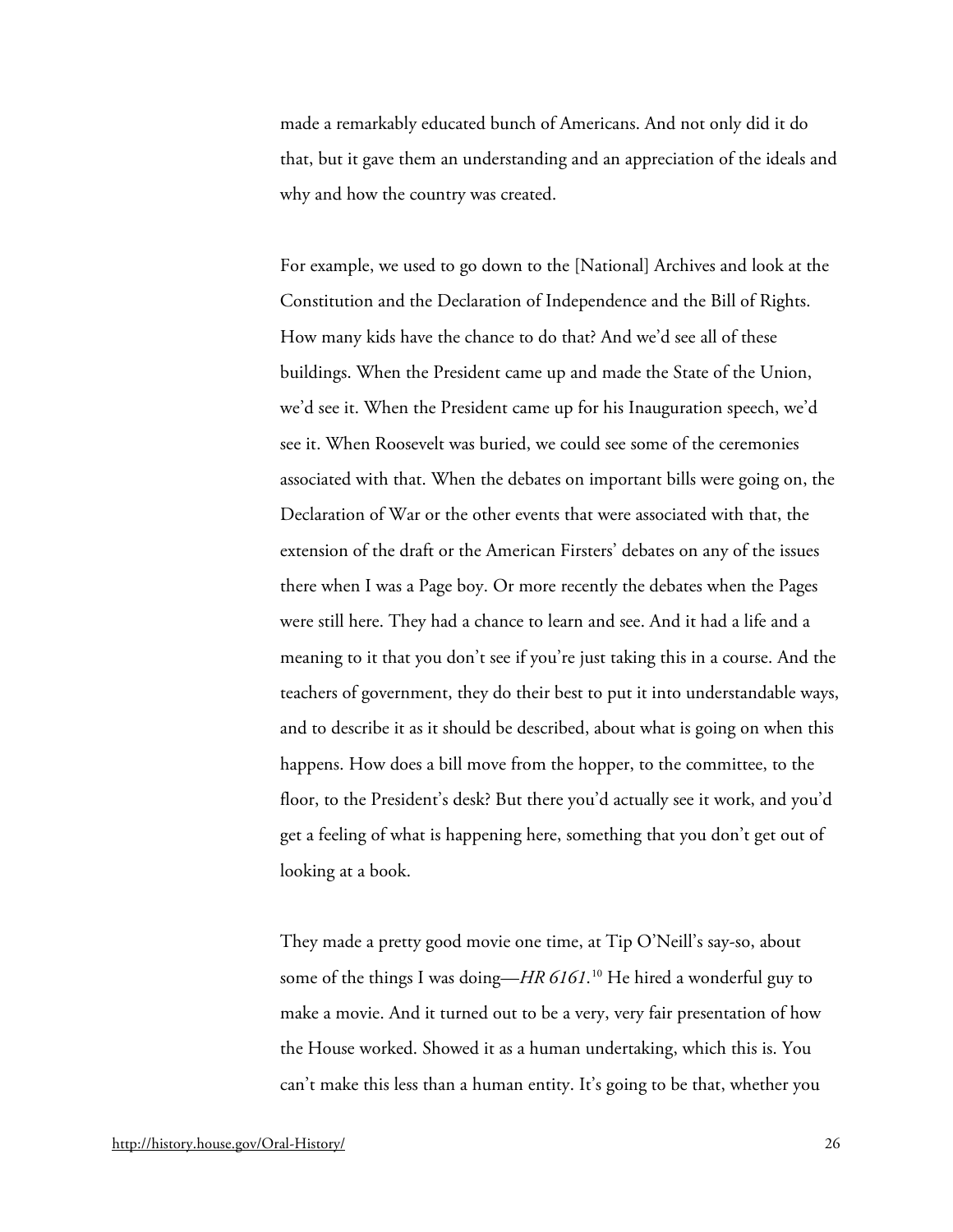like it or not. And so it showed how the rules tie in with the human events that take place. And so we saw that at work when we were Pages. It was true in my day, when this was a much different and simpler place. And then the kids who were the last of our bunch, they saw it too.

- **WASNIEWSKI:** Final question. What did the Page program mean to the House as an institution?
- **DINGELL:** Well, I always had a pretty special interest in the Pages. And I think most Members did because the kids who were Pages were a big part of the future. A lot of them were known to us, and we'd appointed them. So we always had a rather special interest in them, and seeing to it that they were doing well. And it was almost like having adopted kids, or something like that.
- **WASNIEWSKI:** Very good. That's all I have for prepared questions. Is there anything else you can think of you'd like to add?
- **DINGELL:** No. If you've got some other questions, I'll try and respond. I'm not sure I answered your questions.
- **WASNIEWSKI:** Okay. I think you did.
- **DINGELL:** I'm not sure I answered them the way you wanted them, but we did our best.
- **WASNIEWSKI:** I don't have a predetermined way I wanted them answered, so you did great. Thank you very much. I hope maybe sometime we can sit down on another date and talk to you about September 11th, or another event, if you have the time.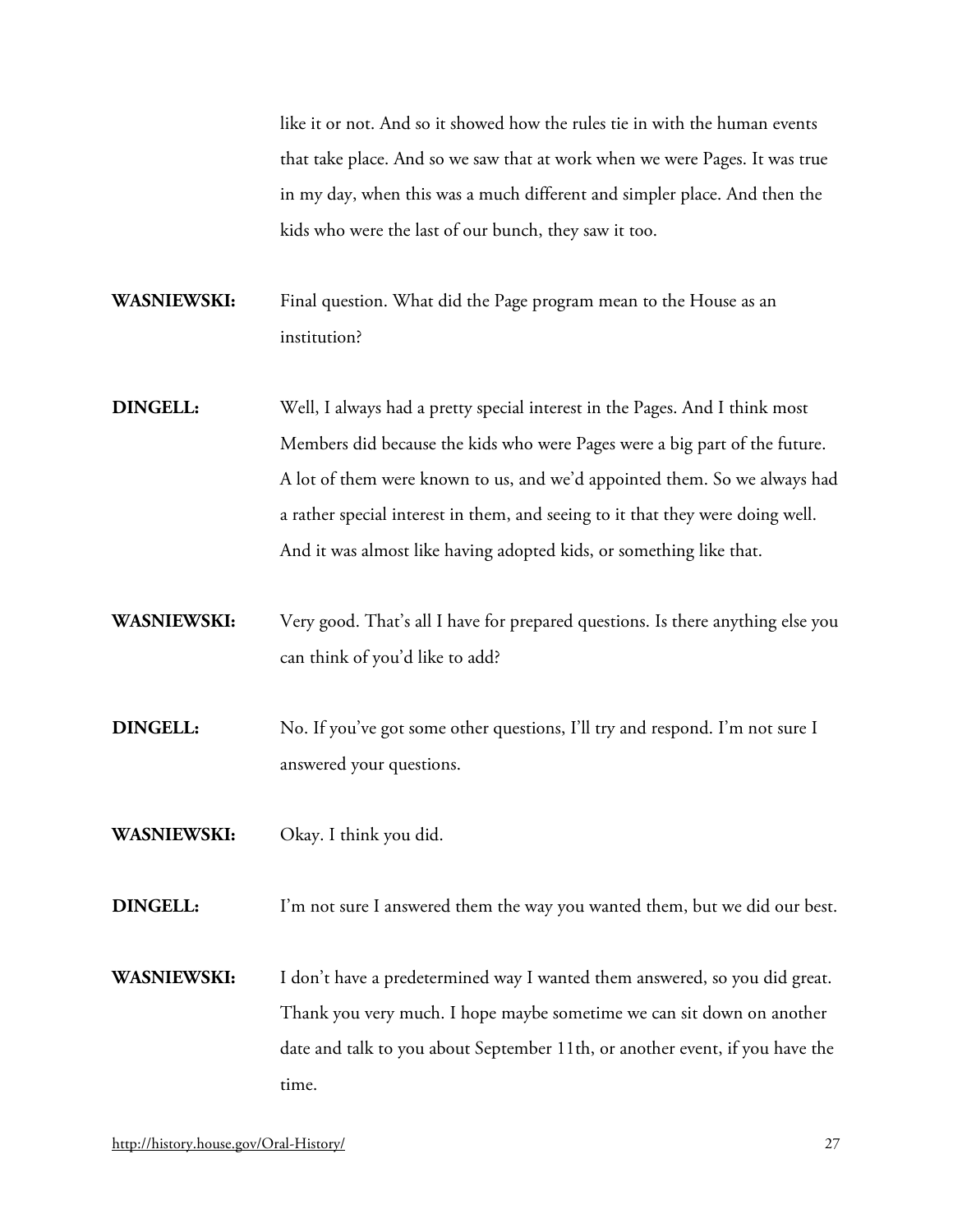**DINGELL:** We'll try and cooperate.

**WASKNIEWSKI:** Okay. Thank you very much.

**DINGELL:** Good.